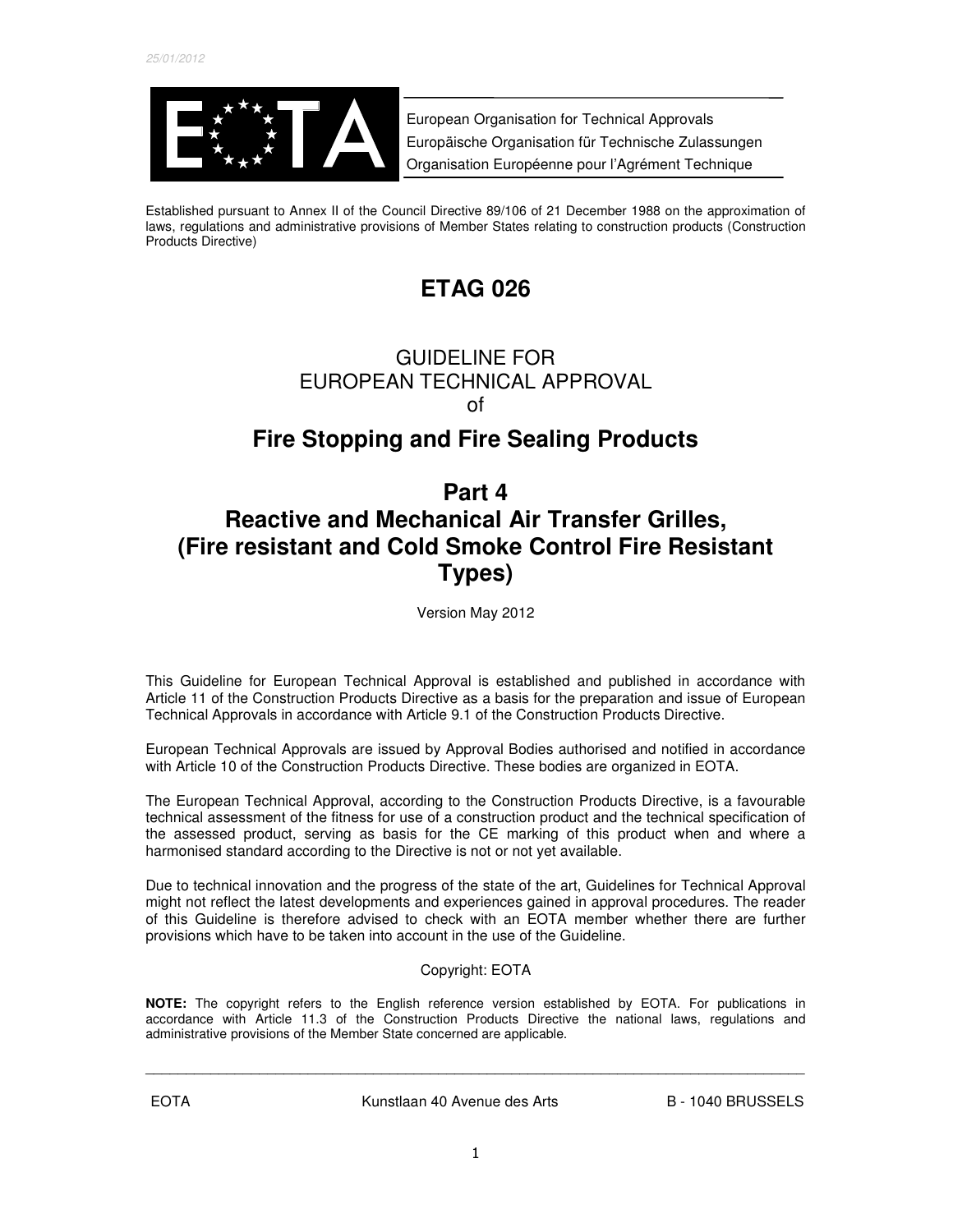# **Table of contents**

| <b>Foreword</b>  |                                                                                                   |  |  |  |  |
|------------------|---------------------------------------------------------------------------------------------------|--|--|--|--|
| 1.               |                                                                                                   |  |  |  |  |
| 1.1              |                                                                                                   |  |  |  |  |
|                  |                                                                                                   |  |  |  |  |
|                  | 1.1.2 Fire Resistant Heat Activated Mechanical Air Transfer Grilles (Type M): 5                   |  |  |  |  |
|                  | 1.1.3 Fire Resistant and Cold Smoke Control Reactive Air Transfer Grilles (Type RMS):5            |  |  |  |  |
|                  | 1.1.4 Fire Resistant and Cold Smoke Control Mechanical Air Transfer Grilles (Type MMS):  5        |  |  |  |  |
| 1.2 <sub>1</sub> |                                                                                                   |  |  |  |  |
|                  | 1.2.1 Fire Resistant Heat Activated Mechanical and Fire Resistant Reactive Air Transfer Grilles 7 |  |  |  |  |
|                  | 1.2.2 Fire Resistant and Cold Smoke Control Mechanical Air Transfer Grilles and Fire Resistant    |  |  |  |  |
|                  |                                                                                                   |  |  |  |  |
|                  |                                                                                                   |  |  |  |  |
| 1.3              |                                                                                                   |  |  |  |  |
| 1.4              |                                                                                                   |  |  |  |  |
|                  |                                                                                                   |  |  |  |  |
|                  |                                                                                                   |  |  |  |  |
| 1.5              |                                                                                                   |  |  |  |  |
|                  |                                                                                                   |  |  |  |  |
| $\mathbf{2}$     |                                                                                                   |  |  |  |  |
| 2.1              |                                                                                                   |  |  |  |  |
| 2.1              |                                                                                                   |  |  |  |  |
| 2.2              | Relationship of requirements to the product characteristics and methods of verification and       |  |  |  |  |
|                  |                                                                                                   |  |  |  |  |
| 2.4              |                                                                                                   |  |  |  |  |
|                  |                                                                                                   |  |  |  |  |
|                  |                                                                                                   |  |  |  |  |
|                  |                                                                                                   |  |  |  |  |
|                  |                                                                                                   |  |  |  |  |
|                  |                                                                                                   |  |  |  |  |
|                  |                                                                                                   |  |  |  |  |
|                  |                                                                                                   |  |  |  |  |
|                  |                                                                                                   |  |  |  |  |
|                  |                                                                                                   |  |  |  |  |
|                  |                                                                                                   |  |  |  |  |
|                  |                                                                                                   |  |  |  |  |
|                  |                                                                                                   |  |  |  |  |
| 3                |                                                                                                   |  |  |  |  |
| 3.1              |                                                                                                   |  |  |  |  |
| 3.2              | Tasks and responsibilities for the manufacturer and notified bodies 18                            |  |  |  |  |
|                  |                                                                                                   |  |  |  |  |
|                  |                                                                                                   |  |  |  |  |
|                  |                                                                                                   |  |  |  |  |
| 3.3              |                                                                                                   |  |  |  |  |
|                  |                                                                                                   |  |  |  |  |
| 4                | Assumptions under which the fitness for the intended use is assessed  21                          |  |  |  |  |
| 4.1              |                                                                                                   |  |  |  |  |
| 4.2              |                                                                                                   |  |  |  |  |
| 4.3              |                                                                                                   |  |  |  |  |
| 4.3              |                                                                                                   |  |  |  |  |
|                  |                                                                                                   |  |  |  |  |
| 5                |                                                                                                   |  |  |  |  |
| 5.1              |                                                                                                   |  |  |  |  |
|                  |                                                                                                   |  |  |  |  |
| 6                |                                                                                                   |  |  |  |  |
|                  |                                                                                                   |  |  |  |  |
| 7                |                                                                                                   |  |  |  |  |
| 7.1              |                                                                                                   |  |  |  |  |
| 7.2              |                                                                                                   |  |  |  |  |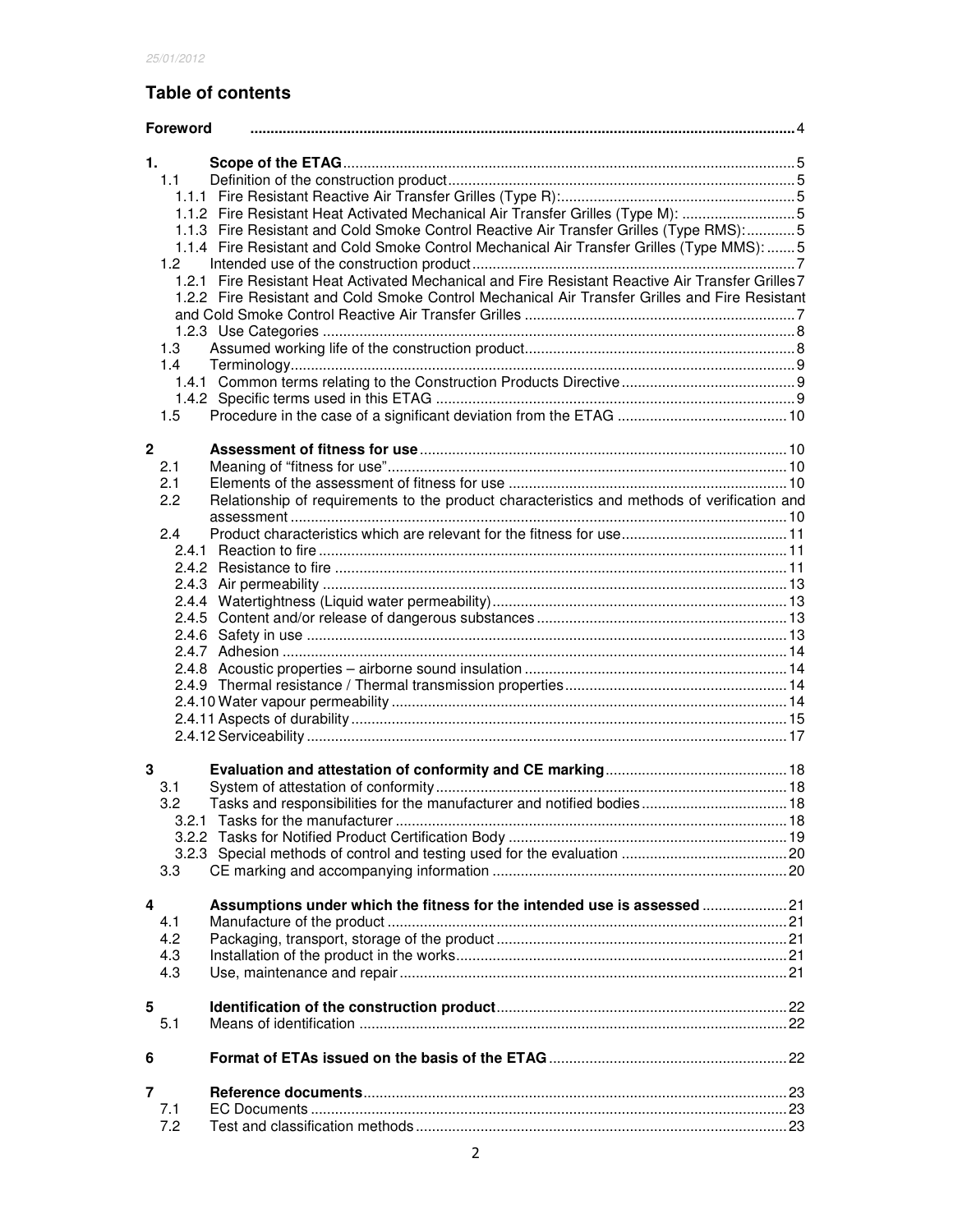| 7.3        |                                                                                  |  |
|------------|----------------------------------------------------------------------------------|--|
|            |                                                                                  |  |
| A.1        |                                                                                  |  |
|            |                                                                                  |  |
|            |                                                                                  |  |
| A.2        |                                                                                  |  |
|            |                                                                                  |  |
|            |                                                                                  |  |
|            |                                                                                  |  |
|            |                                                                                  |  |
| <b>B.1</b> | ANNEX B Clarifications for testing resistance to fire of Air Transfer Grilles 26 |  |
| B.2        |                                                                                  |  |
| B.3        |                                                                                  |  |
| B.4        |                                                                                  |  |
| <b>B.5</b> |                                                                                  |  |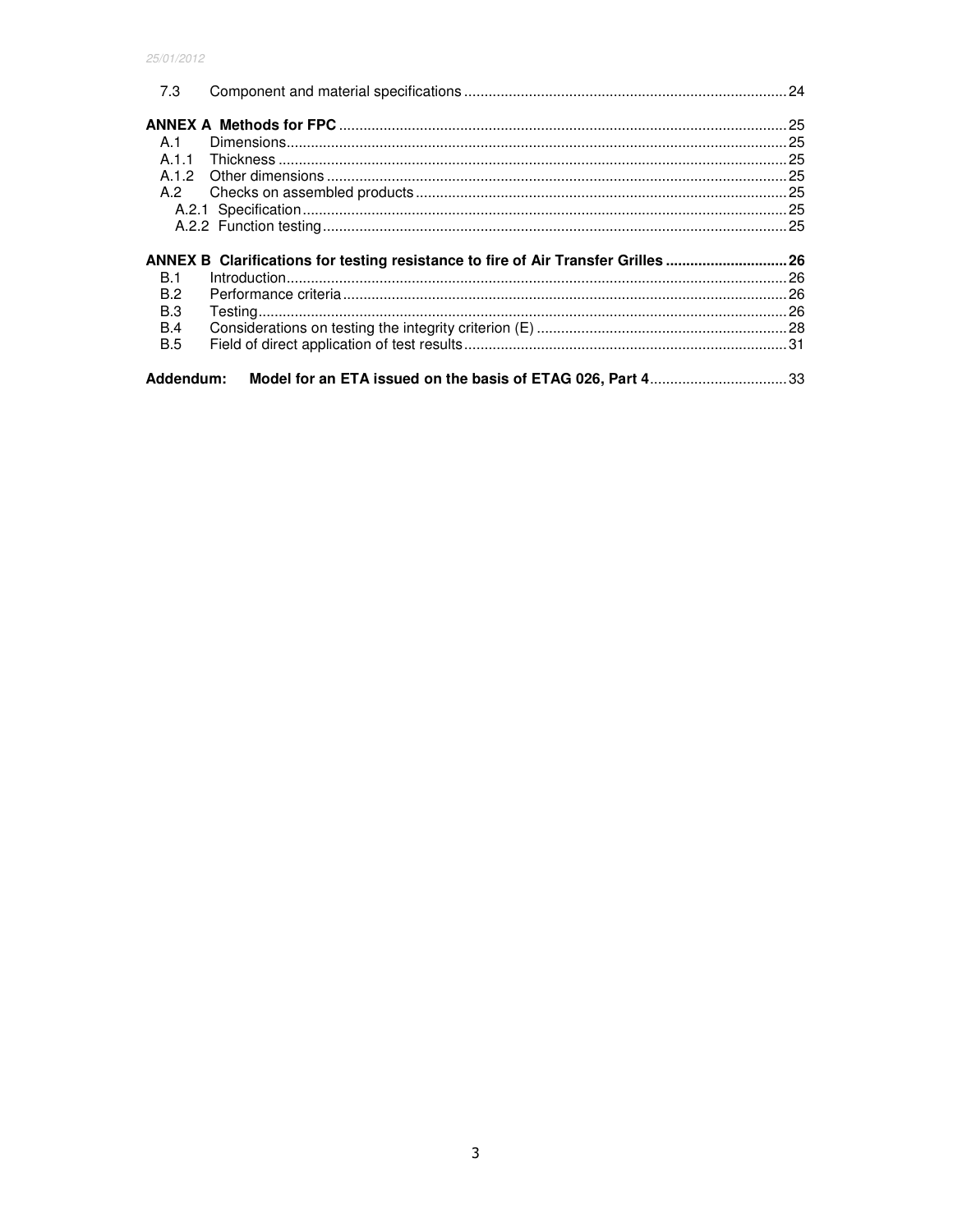# **Foreword**

This Guideline has been drawn up by the Task Group "Air Transfer Grilles", part of the EOTA Working Group 11.01/04 Fire-Stopping and Fire-Sealing Products.

This ETA-Guideline 026 – Part 4 "Reactive and Mechanical Air Transfer Grilles" covers Fire Resistant Heat Activated Mechanical Air Transfer Grilles, Fire Resistant Reactive Air Transfer Grilles, Fire Resistant and Cold Smoke Control Mechanical Air Transfer Grilles and Fire Resistant and Cold Smoke Control Reactive Air Transfer Grilles. This Part shall be used, as applicable, in conjunction with the ETA-Guideline 026 "Fire Stopping and Fire Sealing Products" - Part 1 "General". The same numbering of paragraphs as in Part  $1 -$  "General" is used. If a paragraph is not mentioned, then the text in Part 1 – "General" applies without modification.

If the product is a reactive product or incorporates a reactive product or component, this ETA-Guideline – Part 4 shall be used in conjunction with the EOTA-Technical Report 024.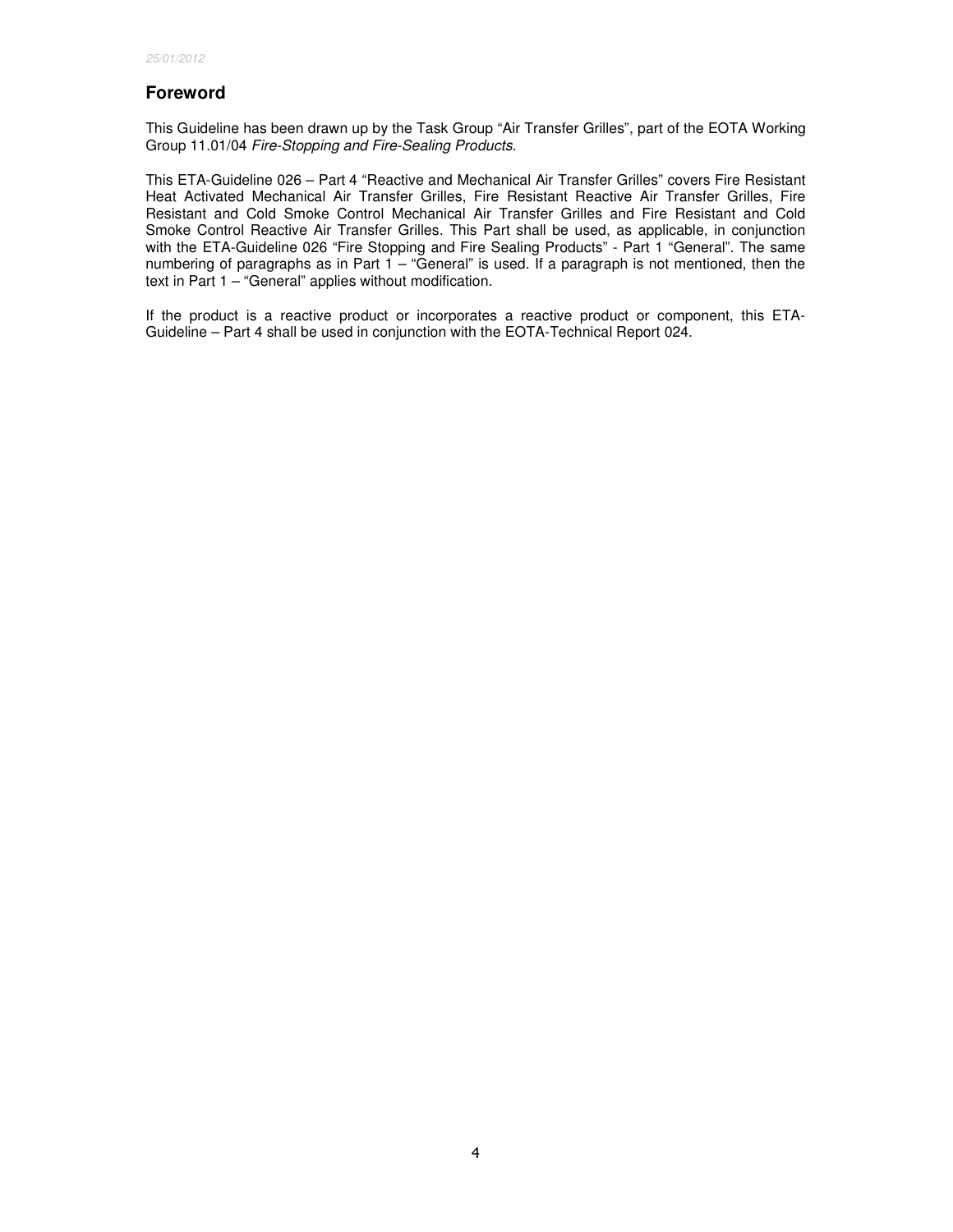# **1. Scope of the ETAG**

# **1.1 Definition of the construction product**

This part of ETAG 026 covers reactive and mechanical air transfer grilles made of components forming an integral part of the product, and such components which are directly responsible for the activation or actuation of the air transfer grille. Other components that initiate the operation of air transfer grilles, such as smoke sensors, fire alarm panels or other remote switching devices, which may be necessary for the operation of the concerned product but are supplied by other manufacturers, are not covered by this ETAG part.

# **1.1.1 Fire Resistant Reactive Air Transfer Grilles (Type R):**

Air transfer grilles which resist the spread of fire and hot gases by the intumescent action of their active components.

# **1.1.2 Fire Resistant Heat Activated Mechanical Air Transfer Grilles (Type M):**

Air transfer grilles which resist the spread of fire and hot gases by the closure of blades, plates or slats which are normally in the open position.

# **1.1.3 Fire Resistant and Cold Smoke Control Reactive Air Transfer Grilles (Type RMS):**

Air transfer grilles which resist the spread of fire and hot gases by the intumescent action of their active components and, in addition, control the spread of cold smoke by the closure of plates or slats.

# **1.1.4 Fire Resistant and Cold Smoke Control Mechanical Air Transfer Grilles (Type MMS):**

Air transfer grilles which resist the spread of fire and hot gases and control the spread of cold smoke by the closure of blades, plates or slats.

# **Product family and sub-families**



\*This includes use in the walls of fire resistant service ducts which, in normal operating conditions, permit heat release from the cables within the duct.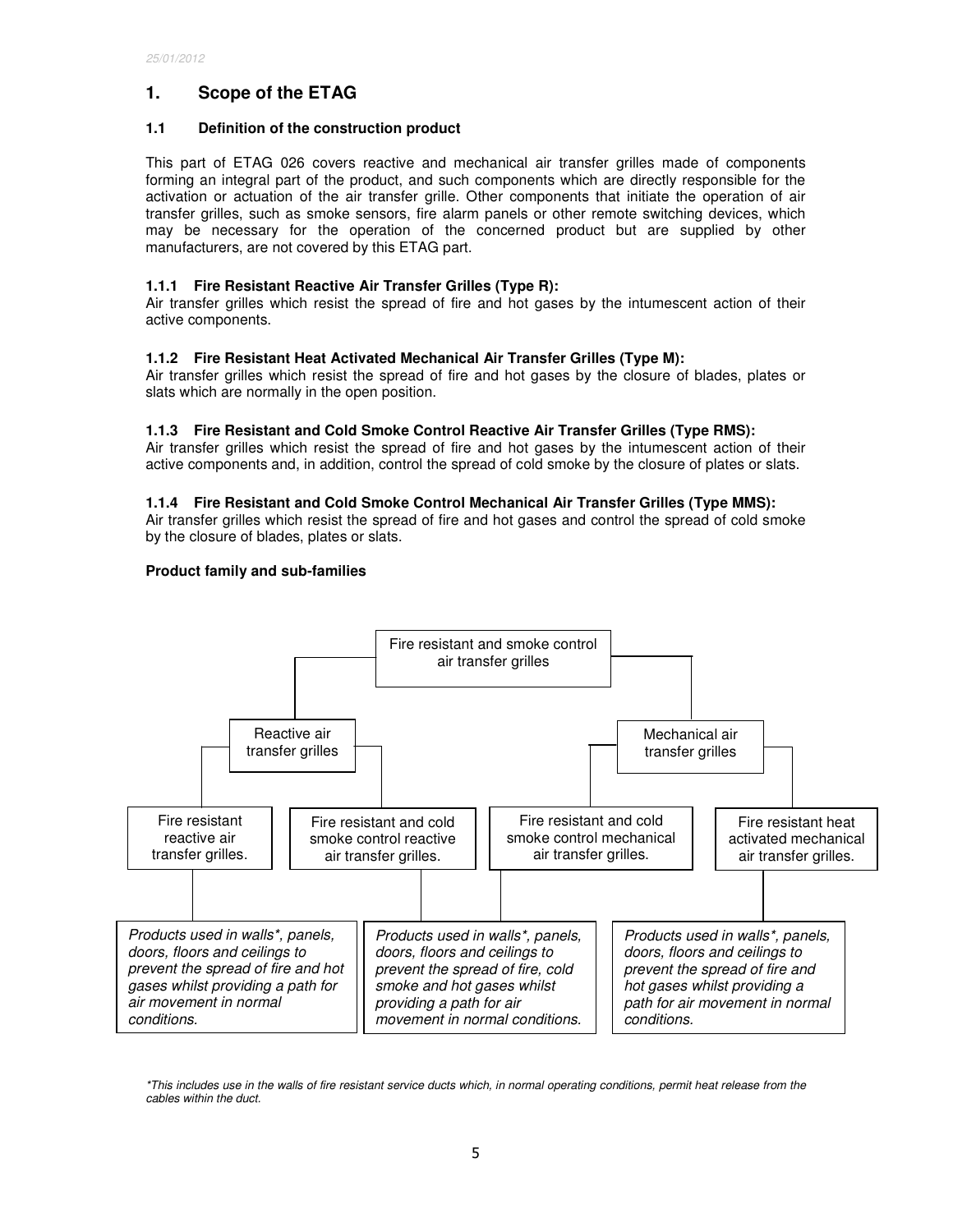

# **Key**

- A Mounting frame<br>B Louvered encap
- B Louvered encapsulated intumescent slats<br>C Sliding cold smoke control 'hit & miss' plat
- Sliding cold smoke control 'hit & miss' plates
- D Louvered encapsulated intumesent slates
- E Electrically powered actuator (interfaced with smoke sensors and alarm panel, not covered by this ETAG)

# **Figure 1 – Typical door mounted fire resistant and smoke control reactive air transfer grille (Type RMS)**



# **Key**

A Rigid outer frame<br>B Encapsulated intu

Encapsulated intumescent slats

NB: Air transfer grilles of this type are usually protected by metal cover grilles on both faces

# **Figure 2 – Typical wall mounted fire resistant air transfer grille (Type R)**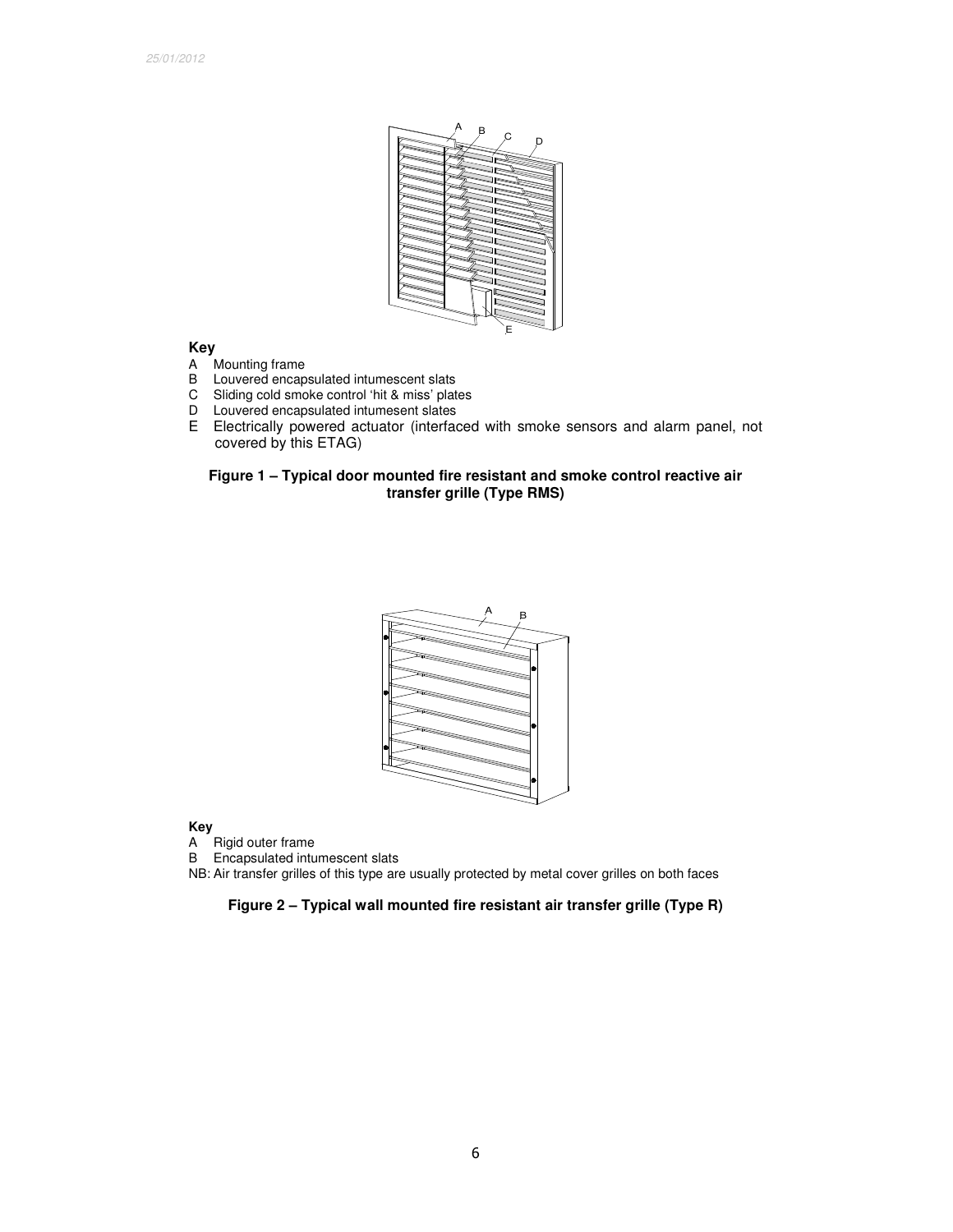

**Figure 3 – Mechanical Air Transfer Grille (Type M and MMS similar)** 

# **1.2 Intended use of the construction product**

Air transfer grilles are incorporated into various elements of a building structure to provide paths for ventilation and to enable such paths to be sealed automatically in a fire situation.

# **1.2.1 Fire Resistant Heat Activated Mechanical and Fire Resistant Reactive Air Transfer Grilles**

Fire resistant reactive and heat activated air transfer grilles are used in walls, doors, panels, floors and ceilings and allow the free passage of air. In the event of a fire they automatically close, preventing the spread of fire and hot gases.

### **1.2.2 Fire Resistant and Cold Smoke Control Mechanical Air Transfer Grilles and Fire Resistant and Cold Smoke Control Reactive Air Transfer Grilles**

Fire Resistant Heat Activated and Reactive Air Transfer Grilles with Cold Smoke Control are used in walls, doors, panels, floors and ceilings and allow the free passage of air in normal use. In the event of fire they function as described in 1.2.1 above. In addition, in response to a request from a smoke detector or alarm control panel, they automatically close, preventing the spread of cold smoke. Together, these functions allow the control of the spread of cold smoke and the prevention of the spread of fire and hot gases.

This ETAG does not cover the use of this type of products for the containment of fire suppressant gases or in heating, ventilation and air conditioning (HVAC) systems operating at pressures different to ambient pressure.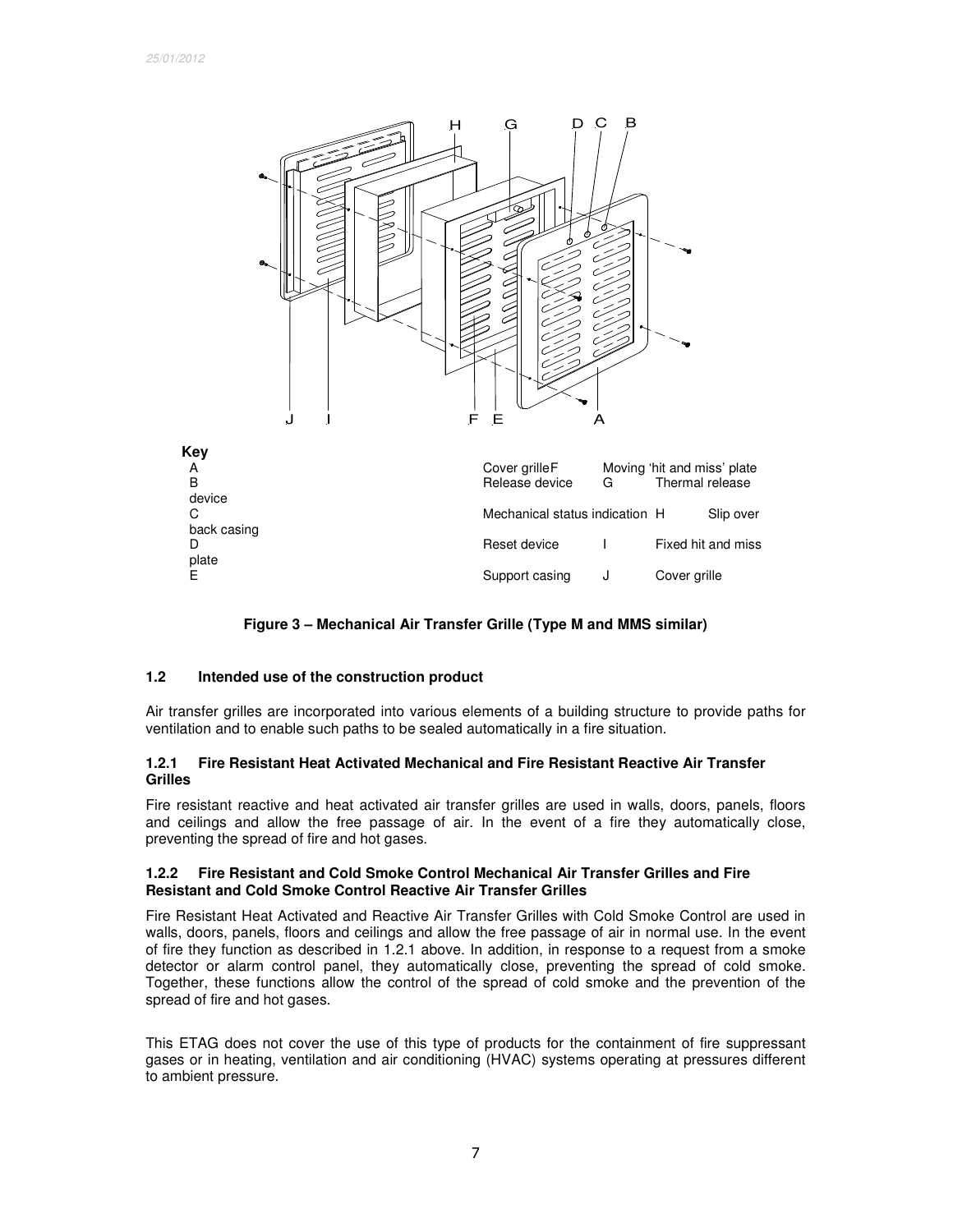-

Air Transfer Grilles may be used in various environmental conditions, described by the following use categories, related to the type of environmental conditions. These are based on the general principles specified in Part 1 – "General".

# **1.2.3 Use Categories**

- Type X: Air transfer grilles intended for use in conditions exposed to weathering.
- Type  $Y_1$ : Air transfer grilles intended for use at temperatures below 0 °C with exposure to UV but no exposure to rain.
- Type  $Y_2$ : Air transfer grilles intended for use at temperatures below 0 °C, but with no exposure to rain or UV.
- Type  $Z_1$ : Air transfer grilles intended for use in internal conditions with high humidity equal to or higher than 85 % RH, excluding temperatures below 0  $°C<sup>1</sup>$ .
- Type  $Z_2$ : Air transfer grilles intended for use in internal conditions with humidity lower than 85 % RH, excluding temperatures below 0 °C.

Requirements relevant for the establishment of the use categories are presented in 2.4.11.

**NOTE 1:** Products that meet requirements for type X, meet the requirements for all other types. Products that meet requirements for type Y<sub>1</sub> also meet the requirements for type Y<sub>2</sub>, Z<sub>1</sub> and Z<sub>2</sub>. Products that meet the requirements for type  $Y_2$  also meet the requirements for type  $Z_1$  and  $Z_2$ . Products that meet the requirements for type  $Z_1$ , also meet the requirements for type  $Z_2$ .

Tests to assess the product's resistance to specific environmental conditions not listed above are not covered in this part of the ETAG (see 2.4.11). Such resistance may be assessed on a case by case basis as necessary. The Approval Body shall obtain suitable evidence for the assessment and present details in the ETA.

# **1.3 Assumed working life of the construction product**

The provisions and the verification and assessment methods included or referred to in this ETAG have been written based upon the assumed working life of the fire resistant air transfer grilles and fire and cold smoke control air transfer grilles for the intended use of 10 to 25 years when installed in the works, provided that the products are subjected to appropriate installation, use and maintenance (see 4.4). These provisions are based upon the current state of the art and the available knowledge and experience.

"Assumed working life" means that, when an assessment following this ETAG part provisions is made, and when this working life has elapsed, the real working life may be, in normal use conditions, considerably longer without major degradation affecting the Essential Requirements2.

The indications given as to the working life of the construction product cannot be interpreted as a guarantee given by the product manufacturer or his representative or the approval body issuing the ETA, but are regarded only as a means for choosing the appropriate products in relation to the expected economically reasonable working life of the works (see 5.2.2 of the Interpretative Documents).

<sup>&</sup>lt;sup>1</sup> These uses apply for internal humidity class 5 in accordance with EN ISO 13788.

<sup>&</sup>lt;sup>2</sup> The real working life of a product incorporated in a specific works depends on the environmental conditions to which that works is subject and the particular conditions of the design, execution, use and maintenance of that works. Therefore, it cannot be excluded that, in these cases, the real working life of the product may also be shorter than the assumed working life.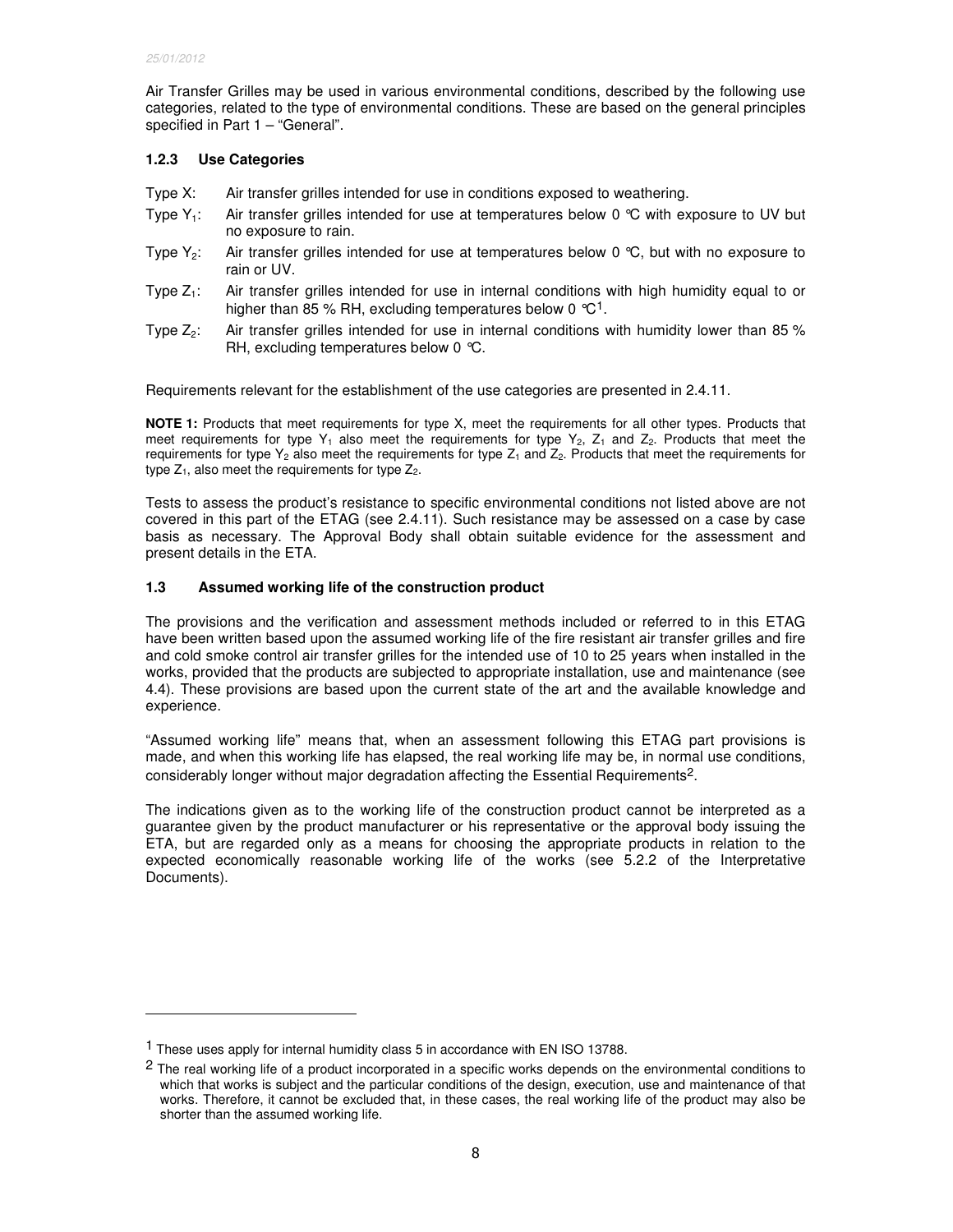# **1.4 Terminology**

# **1.4.1 Common terms relating to the Construction Products Directive**

For the meaning of these terms see EOTA document "Common terms used in Guidelines for European Technical Approval" published on the EOTA website.

# **1.4.2 Specific terms used in this ETAG**

## **1.4.2.1 Air transfer grille**:

product that allows a path for air movement, through elements of construction.

## **1.4.2.2 Fire resistant reactive air transfer grille**:

air transfer grille that resists the spread of fire and hot gases by the intumescent action of its active components. It usually takes the form of a matrix of slats or a honeycomb structure. The intumescent elements swell when exposed to heat, typically between 120 and 270  $^{\circ}$ C and seal off the air path through the grille. Other ablative or fire resistant materials may be used in their construction.

# **1.4.2.3 Fire Resistant Heat Activated Mechanical Air Transfer Grilles**:

air transfer grille that resists the spread of fire and hot gases by the closure of blades, plates or slats, which are normally in the open position. When exposed to heat, the plates are moved to the closed position by a mechanism actuated by a thermal release device at a defined temperature, thereby sealing off the air path. Such products may incorporate intumescent materials in their construction, to enhance the fire resistance performance.

# **1.4.2.4 Fire resistant and cold smoke control reactive air transfer grilles**:

air transfer grille that resists the spread of fire and hot gases by the intumescent action of its active components and, in addition, controls cold smoke by the closure of plates or slats.

The function of the blades, plates or slats is to prevent the spread of cold smoke at low temperatures, before intumescent activation commences. The plates are moved into the closed position by an actuator that is electrically connected to a smoke sensor, a fire alarm panel or building management system and will therefore close when cold smoke is detected. As the temperature increases the intumescent reactive elements are activated and swell to seal off the air path. Ablative or fire resistant materials may be used in the construction of the shutter plates and other components of the assembly.

### **1.4.2.5 Fire Resistant and Cold Smoke Control Mechanical Air Transfer Grilles**:

air transfer grille that resists the spread of fire and hot gases and the control of cold smoke by the closure of blades, plates or slats. The plates are moved into the closed position by an actuator mechanism that is electrically connected to a smoke sensor or other remote switching device and therefore close when cold smoke is detected or there is a loss of electrical power. The closing mechanism also incorporates a thermal release device which activates at a defined temperature to close the blades, plates or slats if they have not been closed previously by electrical means, on detection of smoke. Either means of actuation results in sealing off the air path.

### **1.4.2.6 Actuator**:

device which either closes, opens, or opens and closes the air transfer grille when a change to the signal status from the building's fire alarm system occurs. Actuators may be electrical, pneumatic, hydraulic, spring driven, gravitational or other mechanical devices.

### **1.4.2.7 Thermal Release Device**:

device that when exposed to heat allows the fire control components of an air transfer grille to move into the closed position thus sealing the air path. Such devices are also used in parallel with an actuator on fire and cold smoke control air transfer grilles. Examples of these devices are fusible links, heat activated memory metals and bi-metal plates.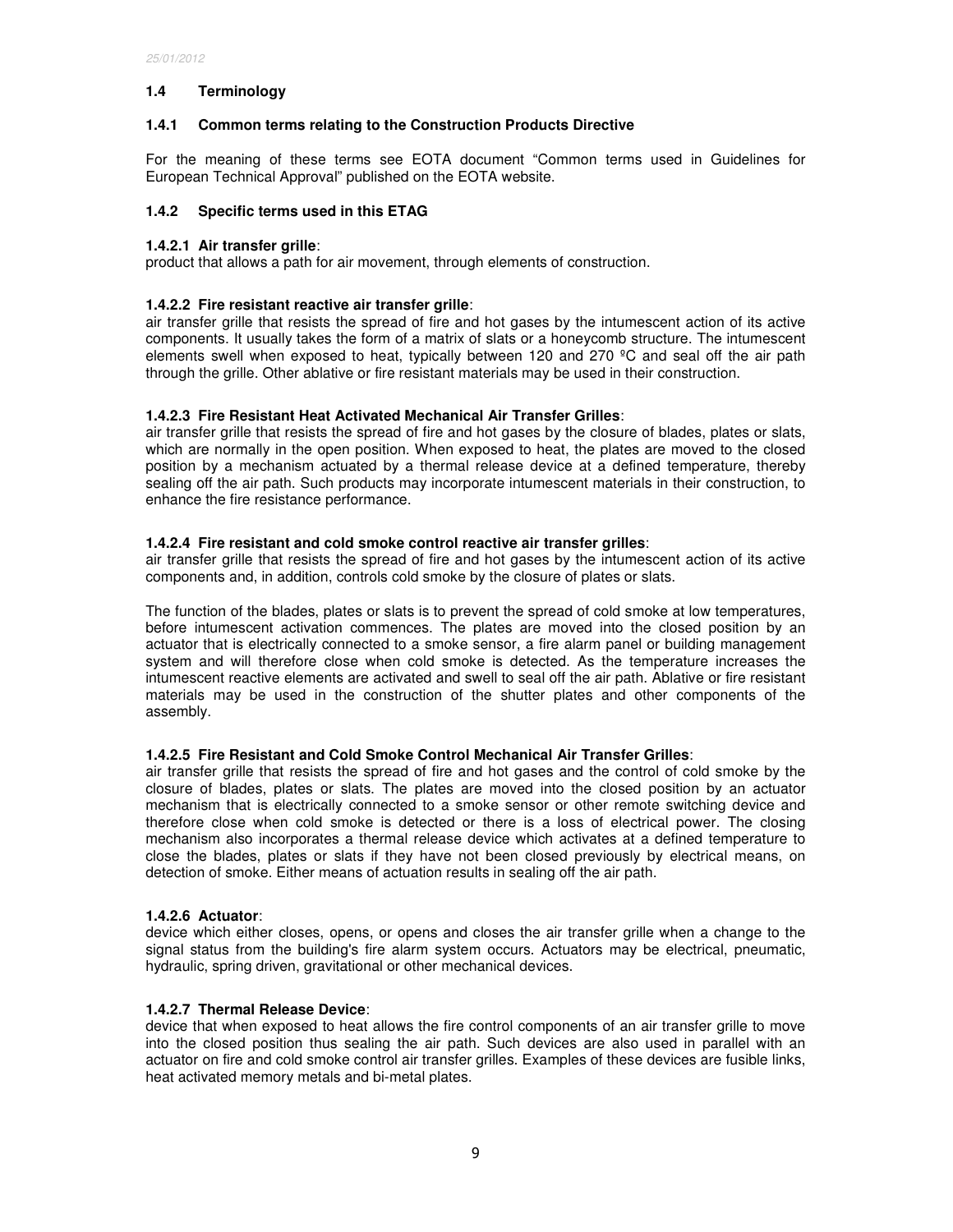# **1.5 Procedure in the case of a significant deviation from the ETAG**

The provisions of this ETAG apply to the preparation and issue of European Technical Approvals in accordance with Art. 9.1 of the CPD and section 3.1 of the Common Procedural Rules.

In cases in which a certain provision of this ETAG is not or not fully applicable or a particular aspect of a product and/or intended use to be assessed is not or not sufficiently covered by the methods and criteria of the ETAG, the procedure of Art. 9.2 of the CPD and section 3.2 of the Common Procedural Rules apply with regard to the deviation or aspects concerned for the preparation and issue of an ETA.

# **2 Assessment of fitness for use**

# **2.1 Meaning of "fitness for use"**

See Part 1 – "General".

# **2.1 Elements of the assessment of fitness for use**

See Part 1 – "General".

-

## **2.2 Relationship of requirements to the product characteristics and methods of verification and assessment**

The product characteristics, methods of verification and assessment criteria which are relevant for the fitness of fire resistant reactive air transfer grilles and fire resistant and cold smoke control reactive air transfer grilles for the intended use referred to in 1.2 are given in Table 1.

| Nr             | <b>Product characteristic</b>                                                                | <b>Option "No Performance</b><br>Determined"            | <b>Method of</b><br>verification and<br>assessment | <b>Expression of product</b><br>performance (value, class,<br>NPD, criterion, etc.)   |  |
|----------------|----------------------------------------------------------------------------------------------|---------------------------------------------------------|----------------------------------------------------|---------------------------------------------------------------------------------------|--|
|                | Essential Requirement 1: Mechanical resistance and stability: Not relevant to these products |                                                         |                                                    |                                                                                       |  |
|                | Essential Requirement 2: Safety in case of fire                                              |                                                         |                                                    |                                                                                       |  |
| $\mathbf{1}$   | Reaction to fire                                                                             | Not permitted: (but class F<br>according to EN 13501-1) | 2.4.1                                              | Classes E or F according to<br>EN 13501-1                                             |  |
| $\overline{c}$ | Resistance to fire                                                                           | Not permitted                                           | 2.4.2                                              | Classification of the element<br>incorporating the grille,<br>according to EN 13501-2 |  |
|                | Essential Requirement 3: Hygiene, health and environment                                     |                                                         |                                                    |                                                                                       |  |
| 3              | Air permeability                                                                             | Not permitted                                           | 2.4.3                                              | Declared value                                                                        |  |
| $\overline{4}$ | Water tightness                                                                              | Permitted                                               | 2.4.4                                              | Pass / fail                                                                           |  |
| 5              | and/or<br>Release<br>Content<br>of<br>dangerous substances                                   | See Part 1 - "General"                                  | 2.4.5                                              | Indication of dangerous<br>substances or "No dangerous<br>substances" 3               |  |
|                | Essential Requirement 4: Safety in use                                                       |                                                         |                                                    |                                                                                       |  |
| 6              | Mechanical resistance and stability                                                          | Permitted                                               | 2.4.6.1                                            | Zone type according to EOTA<br>TR 001:2003                                            |  |
| $\overline{7}$ | Adhesion*                                                                                    | Permitted                                               | 2.4.7                                              | See 2.4.6.1.1                                                                         |  |
|                | Essential Requirement 5: Protection against noise                                            |                                                         |                                                    |                                                                                       |  |
| 8              | Acoustic properties                                                                          | Permitted                                               | 2.4.8                                              | Single number rating                                                                  |  |
|                | Essential Requirement 6: Energy economy and heat retention                                   |                                                         |                                                    |                                                                                       |  |
| 9              | Thermal properties                                                                           | Not relevant to this type of<br>product                 | 2.4.9                                              | Not applicable                                                                        |  |
| 10             | Water vapour permeability                                                                    | Not relevant to this type of<br>product                 | 2.4.10                                             | Not applicable                                                                        |  |

**Table 1 – Product characteristics and methods of verification and assessment** 

<sup>3</sup> EU data base see: www.europa.eu.int/comm/enterprise/construction/internal/dangsub/dangmain.htm.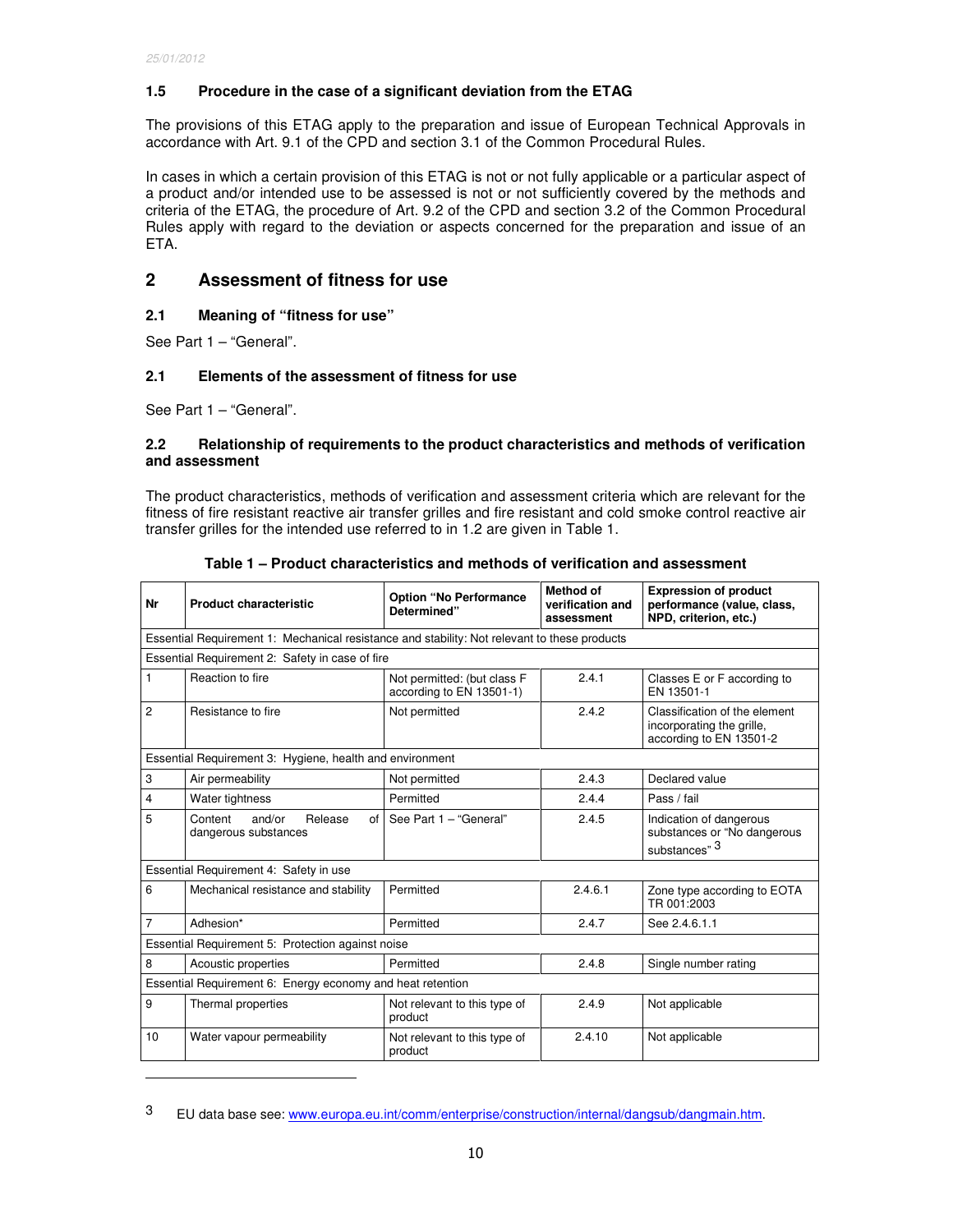| General aspects relating to fitness for use |                                                                                                                                                                                                            |                                                                                      |            |                                                                        |  |
|---------------------------------------------|------------------------------------------------------------------------------------------------------------------------------------------------------------------------------------------------------------|--------------------------------------------------------------------------------------|------------|------------------------------------------------------------------------|--|
| 11                                          | Aspects of durability and<br>serviceability**                                                                                                                                                              | Not permitted                                                                        | See 2.4.11 | Use category regarding<br>environmental conditions                     |  |
| 12                                          | Cold smoke leakage                                                                                                                                                                                         | Permitted (for air transfer<br>grilles not claimed to limit<br>spread of cold smoke) | 2.4.12.12  | Declared performance rating,<br>expressed in $m^3h^1m^2$<br>Index $Sa$ |  |
|                                             | This characteristic is placed under ER 4 for convenience, but also relates to other ERs as well, particularly ER 2.                                                                                        |                                                                                      |            |                                                                        |  |
| $***$                                       | Aspects of durability and economy of the works (see CPD Annex 1, sentence 1 and 2) which are not dealt with under<br>Essential Requirements 2 to 5. Such aspects are also referred to as "serviceability". |                                                                                      |            |                                                                        |  |

#### **2.4 Product characteristics which are relevant for the fitness for use**

#### **2.4.1 Reaction to fire**

#### **2.4.1.1 Method of verification**

The product shall be tested and classified in accordance with EN 13501-1.

**NOTE 2**: For this type of product, depending on the regulations in the Member State where the product is to be used, it may be necessary to carry out tests according to EN ISO 11925-2<sup>4</sup> in order to determine whether the materials can satisfy the requirements for Class E to EN 13501-1.

### **2.4.1.2 Method of assessing and judging**

The product shall be classified according to EN 13501-1.

### **2.4.2 Resistance to fire**

-

### **2.4.2.1 Method of verification**

There is currently no European testing standard specifically for testing the resistance to fire of reactive or heat activated air transfer grilles. Therefore, the procedure shall be based on the principle of testing the product as part of a final element. In the case of a non-loadbearing element (wall, ceiling, partition etc) the test shall be in accordance with EN 1364-1 or EN 1364-2. Where the grille is part of a door, the test shall be undertaken in accordance with EN 1634-1.

When applying EN 1364-1, EN 1364-2 or EN 1634-1 at least one thermocouple<sup>5</sup> shall be placed on the air transfer grille independent of the size of the air transfer grille.

The performance of reactive or heat activated mechanical air transfer grilles can vary considerably with different pressure and heat flux conditions in the test furnace. It is necessary, therefore, to test a range of grilles (usually the largest, circular and rectangular and different shapes and thickness of reactive material).

For the purposes of the test, the installation shall be representative of the manufacturer's installation and application details e.g. for fire doors, partition walling or sandwich panels, including the fitting of specific cover grilles if these are always to be used in practice.

Where the substrate includes voids, e.g. where fitting a reactive or heat activated air transfer grille into a hollow core door, voids shall be covered or filled, e.g. by framing around the opening. If a framing is used in the fire test, it shall be considered as part of the system and the same framing shall be used in practice.

<sup>&</sup>lt;sup>4</sup> It is currently believed that no Member State regulates at higher than Class E but a higher classification will be acceptable on the basis of appropriate tests.

<sup>5</sup> The general principles of attachment and exclusion are given in EN 1363-1.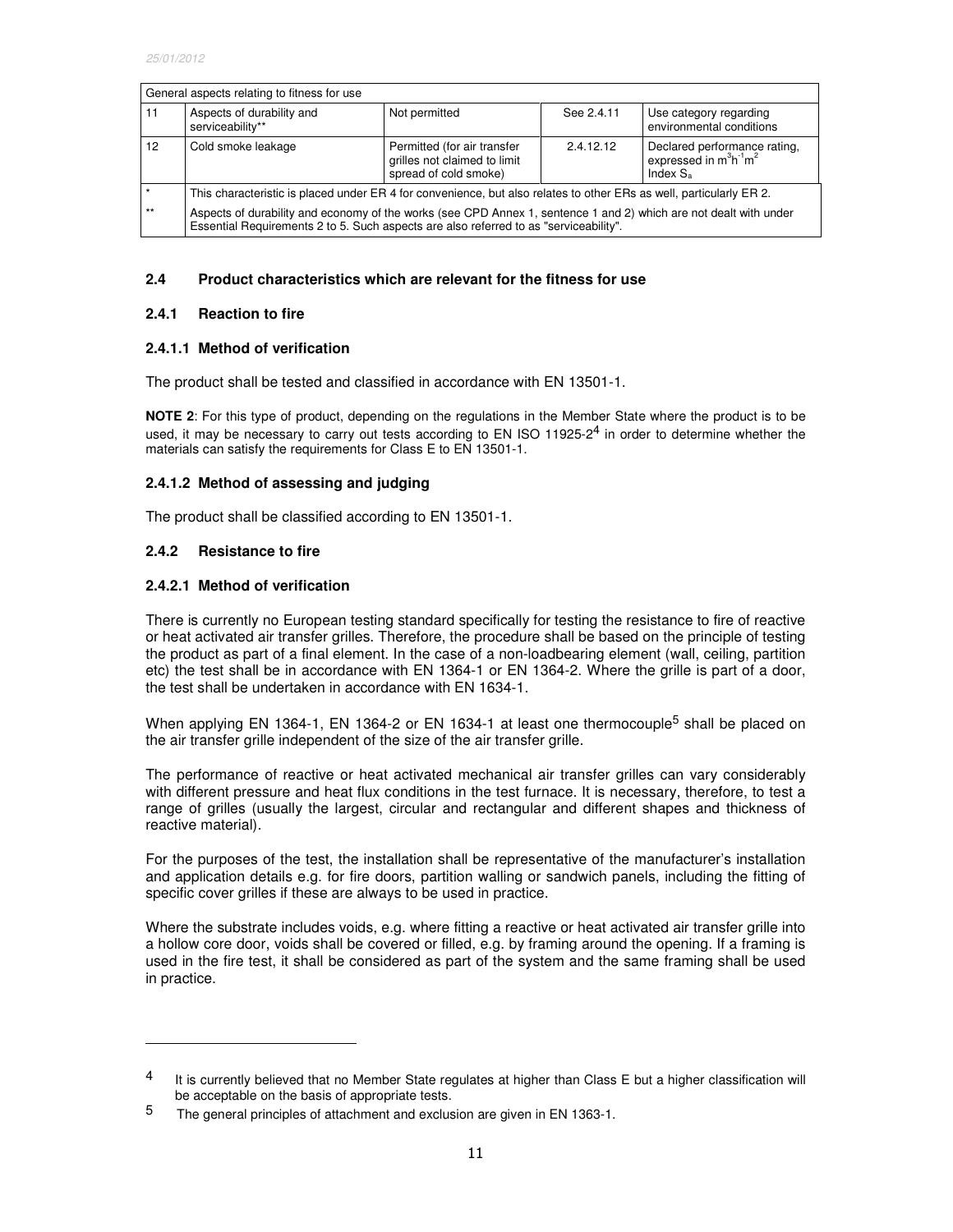Fire resistant reactive or heat activated air transfer grilles intended for use in either the vertical or the horizontal plane (air flow moving horizontally or vertically) shall be tested in both planes and mounted in appropriately representative substrates. If the product is intended to be used at the upper (lower) part of a vertical building element it shall be tested at the upper (lower) part of the test furnace because of the difference in pressure at different levels and shall be used as tested.

All cold smoke control air transfer grilles and fire resistant heat activated mechanical air transfer grilles shall be tested for two hundred and fifty complete opening and closing cycles once installed in the furnace prior to conducting the fire test. During the test, the release mechanism shall be triggered as it would be on detection of heat or cold smoke, thus engaging the air sealing mechanism.

Returning the air sealing mechanism to the open position shall be performed by the actuator for twoway moving actuators, or manually for spring driven, gravitational or other mechanical devices.

Fire resistant heat activated mechanical air transfer grilles and fire resistant and cold smoke control mechanical air transfer grilles shall be in the open position at the commencement of the fire resistance test. This is because the primary purpose of the fire test is to confirm the ability of the grille to close when exposed to heat.

Shutter plates or blades in fire resistant and cold smoke control reactive air transfer grilles shall be in the powered open position at the commencement of the fire resistance test. The power may be disconnected when the device no longer draws electrical current.

The grilles shall be tested with exposure to fire to each face, unless the grille is symmetrical in construction.

For grilles in partitions or ceilings, the grille shall be positioned in the element no closer than 200 mm from the edge of the specimen.

Any apparent gaps between the air transfer grille perimeter and its supporting construction shall be assessed using either a gap gauge or a cotton pad applied in the manner prescribed in the test standard.

For air transfer grilles made of intumescent materials or intumescent components only the cotton pad shall be used to avoid inadvertent damage.

The particular characteristics of air transfer grilles require that insulation criteria (I) shall be determined for various locations on the unexposed face of the specimen and the peripheral interface with the supporting structure. The number and location of heat sensors will vary according to the size and shape of the specimen. Some air transfer grille types are manufactured from materials which deform or expand considerably during a fire test and often have irregular or unstable surfaces that prevent reliable thermal contact from being maintained with surface mounted thermocouples when attached by normal means. The Approval Body and test laboratory shall take this fact into account. The conventional roving thermocouple can be used but, in order to achieve more consistent results, consideration shall be given to the use of a custom-made device that applies the thermocouple in such a way that a constant contact pressure is maintained<sup>6</sup>. Devices based on a lever or telescopic tubes of determined mass may be used.

### **2.4.2.2 Method of assessing and judging**

-

After 250 complete opening and closing cycles, no mechanical damage which impedes the operation of the cold smoke control air transfer grilles and fire resistant heat activated mechanical air transfer grilles shall have occurred. This is verified by performing the fire test on the same installed specimen. Any mechanical damage or limited operability is to be recorded prior to the continuation of the test sequence.

 $6$  Take into consideration that because of the nature of intumescent materials a roving thermocouple will provide different results than a fixed thermocouple due to the restriction in contact with the material and the lack of an insulating pad.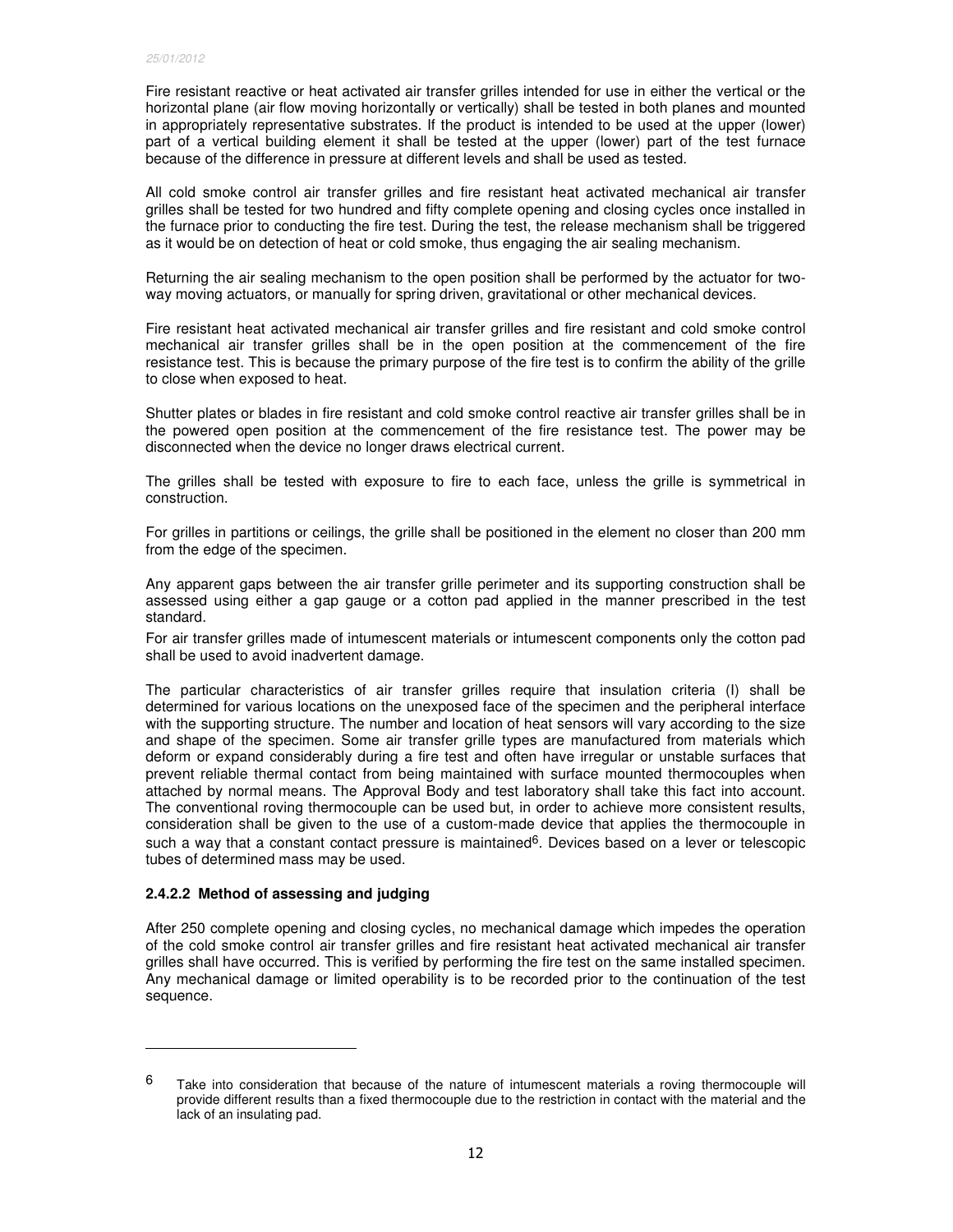The element, including the air transfer grille, shall be classified according to EN 13501-2, 7.5 "Classification of non-loadbearing elements".

Since the performance of the grille can be affected by its position in the vertical plane (due to the pressure gradient within the furnace), any classification is restricted to the position tested.

The type of grille and the fixings, including type and number of fixings, shall not be changed from those tested.

The number of grilles, when mounted in multiple arrangements, and the dimensions of the grilles, whether single grilles or multiples arrangements, may be decreased but shall not be increased from the tested configuration.

For grilles fitted to doors, the distance between the edges of the grille and the perimeter of the door leaf or the distance between the grilles shall not be reduced from those incorporated in the test specimen. Other positioning within the door can only be modified if this does not involve the removal or re-positioning of structural members.

### **2.4.3 Air permeability**

### **2.4.3.1 Method of verification**

The test referred to in Part 1 "General" is not applicable for fire resistant or fire resistant and smoke control reactive or heat activated air transfer grilles because, by design, free air transfer through reactive air transfer grilles is required in normal use.

Airflow performance testing in terms of velocity and pressure differentials can be conducted and characteristics determined in accordance with the relevant sections of EN13141-1.

# **2.4.3.2 Method of assessing and judging**

The air permeability shall be calculated and presented as described in EN 13141-1.

### **2.4.4 Watertightness (Liquid water permeability)**

### **2.4.4.1 Method of verification**

If a manufacturer intends a product to be used in applications where exposure to rain can be anticipated then the product shall be tested in accordance with the principles of EN 13030.

### **2.4.4.2 Method of assessing and judging**

The products shall be classified in accordance with EN 13030.

### **2.4.5 Content and/or release of dangerous substances**

See Part 1 "General".

EOTA TR 034 shall be used to identify the possible release scenarios, and any content limitations, and those substances which therefore shall be considered. However, other regulations on dangerous substances may exist and if so, they need to be taken into account.

### **2.4.6 Safety in use**

#### **2.4.6.1 Mechanical resistance and stability**

### **2.4.6.1.1 Method of verification**

This aspect of performance relates to loads from a number of possible sources. However, it is considered that impact forces will expose more risk of a product becoming dangerous than, for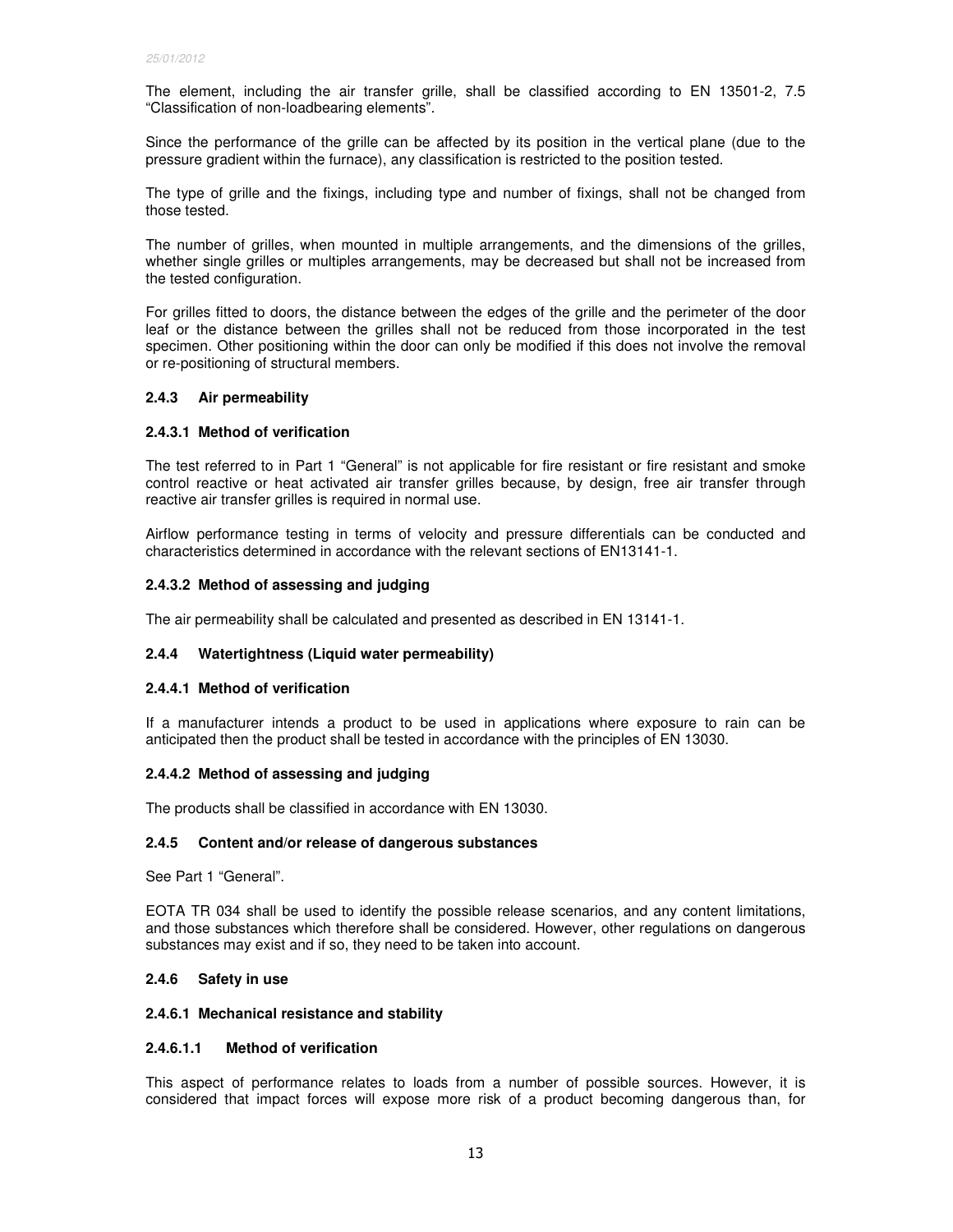example, crowd pressure or air pressure and that loads from sources other than impacts need not be considered separately.

Single or multiple fire resistant or fire resistant and smoke control reactive or heat activated air transfer grilles, in vertical apertures >600 x 600 mm or in horizontal apertures >150 x 150 mm, shall be tested for resistance to structural damage from large impact loads. The method of installation and the supporting construction shall be representative of the manufacturer's specification and shall be consistent with the element for which resistance to fire is classified.

The purpose of the test is to determine whether there is a risk of persons falling through the grille(s), whether pieces could fall in a dangerous manner or whether sharp projections could be exposed.

Testing is not necessary if the products are always to be used with protection or if, regardless of size, they are always to be positioned where a person cannot fall against the product.

If impact testing is required, the test shall be conducted using a device and testing procedure as described in EOTA Technical Report TR 001:2003.

# **2.4.6.1.2 Method of assessing and judging**

The impact energy (EOTA TR 001:2003) shall be given in the ETA together with the maximum dimensions of the air transfer grille and the type of impactor used.

# **2.4.7 Adhesion**

### **2.4.7.1 Method of verification**

Where relevant to the type of fixing (non-mechanical fixings e.g. press-fitted or glued in place), this is covered by consideration of impact resistance – see 2.4.6.1.1.

# **2.4.7.2 Method of assessing and judging**

Adequacy of adhesion (fixing) is covered by verifications and/or tests performed according to 2.4.6.

## **2.4.8 Acoustic properties – airborne sound insulation**

### **2.4.8.1 Method of verification**

Not normally applicable, since air transfer grilles are designed to allow the free passage of air in normal conditions.

At the request of the manufacturer, an air transfer grille designed specifically to limit airborne sound transmission shall be tested in accordance with the test standard given in Part 1 "General" to establish its performance.

### **2.4.8.2 Method of assessing and judging**

See Part 1 "General".

### **2.4.9 Thermal resistance / Thermal transmission properties**

Not applicable, since free air transfer through Fire Resistant Air Transfer Grilles is required in normal use.

### **2.4.10 Water vapour permeability**

Not applicable to this type of product.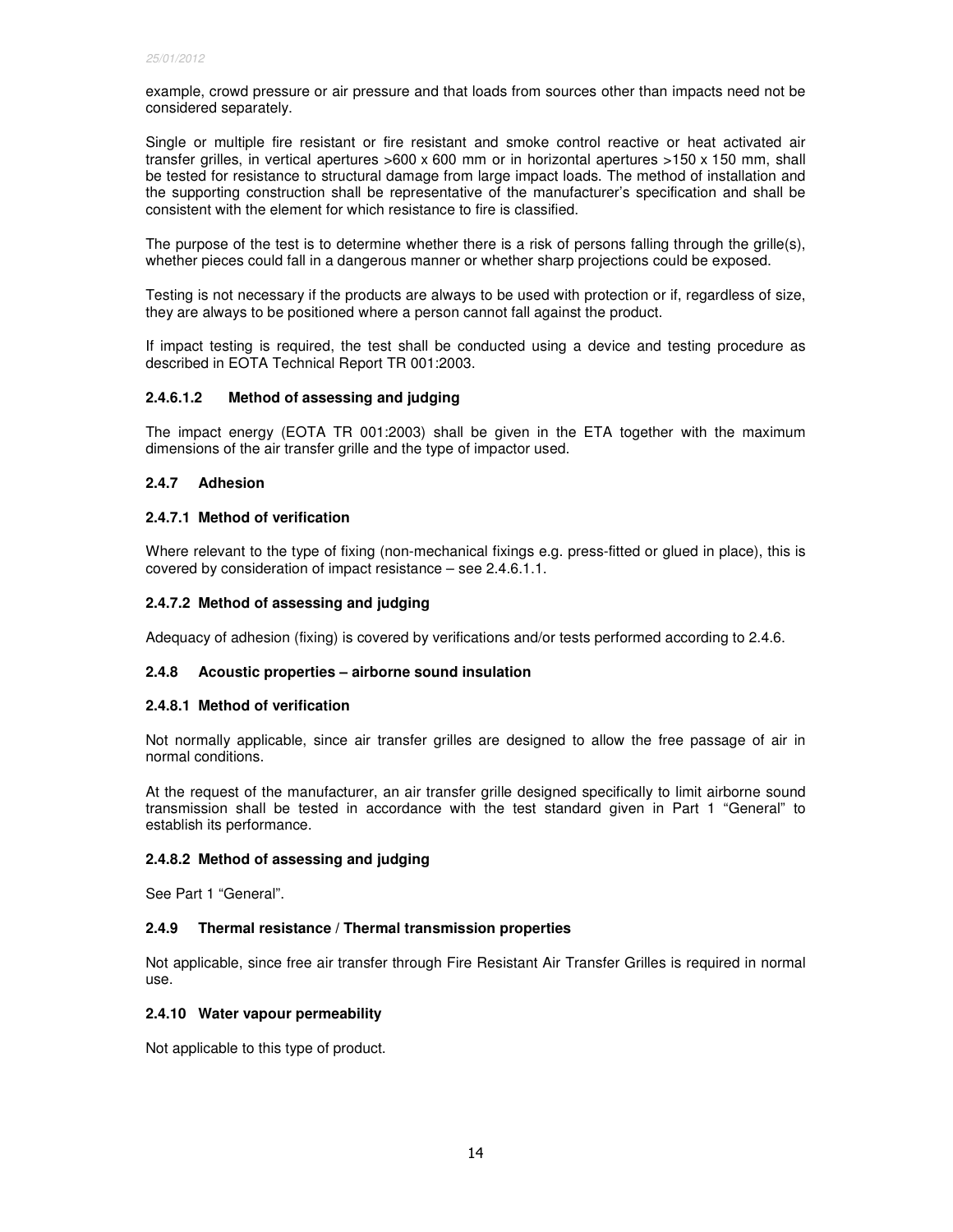# **2.4.11 Aspects of durability**

## **2.4.11.1 General**

The product specification shall be examined and tests carried out where necessary, to ensure that the product durability is appropriate for the intended use. It is necessary to assess the individual components and materials as well as their behaviour as an assembly (compatibility of components/materials), of any type of Air Transfer Grille, in accordance with EOTA TR 024:2009. In cases where the product includes a mechanical function as well as a reactive function, only those components forming an integral part of the product shall be examined. Thus, smoke sensors or other remote switching devices are not included. The durability assessment shall take due account of the need for the product to perform its function in allowing air passage in non-fire conditions as well as retaining its potential to be activated when a fire and/or smoke event occurs.

Generally, this document refers to dry internal operating conditions. In exceptional cases, a manufacturer may wish to have a fire resistant or a fire resistant and cold smoke control air transfer grille assessed for use in more aggressive conditions (e.g. exposed to external conditions, salt laden or chlorine atmospheres or other forms of chemical pollution). In such cases, the entire assembly shall be preconditioned in accordance with the procedures for reactive products given in EOTA TR 024:2009. The assembly shall be exposed to the conditions in which it is designed to operate to ensure that the various materials used in its construction do not interact or have any detrimental effect upon each other. The air transfer grille assembly shall then be tested for satisfactory operation of the moving parts (depending on the final use and the regulation in the Member State where the product is to be used but at least 1 000 cycles) and, where relevant, electrical or electronic integrity.

References and other information, in the following paragraphs, relate to materials and components commonly used in all types of air transfer grille. Where materials are used that are not covered by these standards the Approval Body may make use of documented evidence of performance, existing approvals or compliance with other standards especially with those accepted in the Member State(s) of destination of the product**.** 

# **2.4.11.2 Reactive components**

Reactive components complete with their protective coverings or encapsulations, if applicable, shall be tested and classified in accordance with the relevant paragraphs of the EOTA TR 024:2009.

### **2.4.11.3 Miscellaneous materials**

The following materials may be encountered in the construction of air transfer grilles or in cover plates or frames forming part of the product:

- Painted carbon steel

The adequacy of a coating on steel can be assessed by reference to EN ISO 12944 in its various parts.

Zinc or aluminium coated steel

The adequacy of zinc corrosion protection can be assessed by reference to EN ISO 14713, which gives general recommendations on corrosion protection.

Coil-coated steel

Coil coated steel can be assessed by reference to EN 10169.

Coil coated aluminium

Coil coated aluminium can be assessed against EN 1396.

Stainless steel

Stainless steels shall be classified by reference to EN 10088. Annex B of EN 10088-1:2005 contains general guidance on the use of stainless steels including the aspect of corrosion resistance.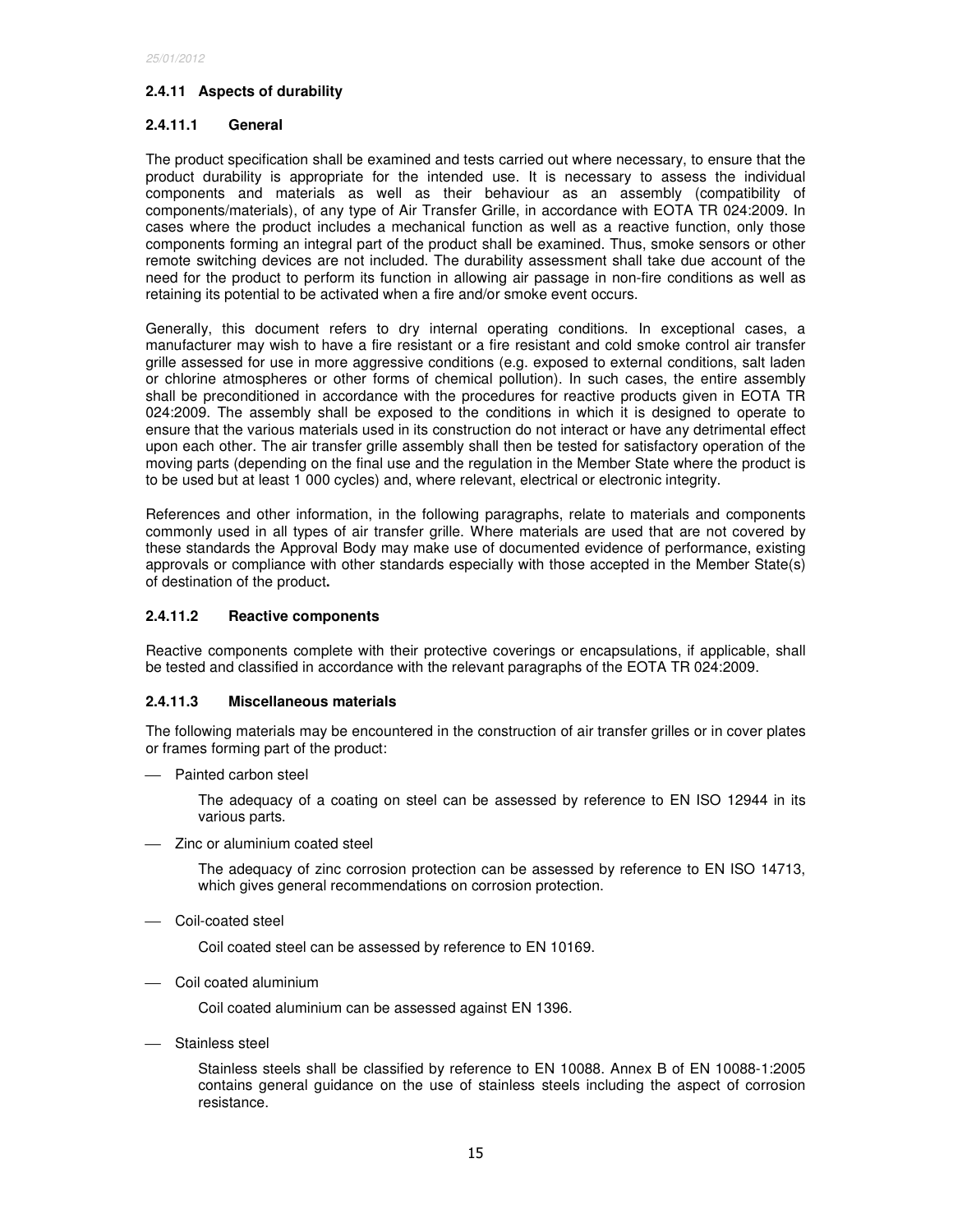**NOTE 3:** Ferritic stainless steels have relatively low corrosion resistance and their use will normally be restricted to mild indoor or similarly protected environments. This type of stainless steel is suitable for use in use categories Z1, Z2 and Y.

Austenitic stainless steel: The most common alloys are 1.4301 (X5CrNi18-10) and 1.4401 (X5CrNiMo17-12-2). These austenitic stainless steels are normally suitable for use in all use categories as defined in 1.2. However, where high chloride contents or more severe conditions are likely to be present in the environment (e.g. rooms with indoor swimming pools, facades in cities with heavy traffic, in coastal areas), alloys with higher molybdenum content, e.g. 1.4429 (X2CrNiMoN17- 13-3), 1.4539 (X1NiCrMoCu25-20-5) or 1.4529 (X1NiCrMoCuN25-20-7), may be necessary.

Austenitic-ferritic steels, e.g. 1.4462 (X2CrNiMoN22-5-3), are comparable to a CrNiMo-steel with 2,5 % to 3 % Mo.

 $-$  Thermoplastics – e.g. PVC-U, polypropylene<sup>7</sup>

Thermoplastic polymeric materials used in these products are generally used to form cover plates, frames etc. and thus do not fulfil a primary function. It is therefore sufficient to ensure that the component/material possesses characteristics that define it as being an acceptable quality moulding or extrusion.

Extruded profiles in PVC-U shall be designated and assessed for suitability using EN 13245-1 and the associated tests in EN 13245-2. These standards allow a distinction to be made between profiles that are intended to be externally exposed and those that are for internal use only.

In determining suitability of a profile in a particular application, the Approval Body shall take due account of the consequences of failure, in particular related to the costs of access and the associated dismantling of the building.

For injection moulded components, the effects of heating shall be determined, using the method described in EN 763, on 3 samples selected from each of 5 production batches.

After conditioning, no weld line shall have opened completely and no cracks or de-lamination shall penetrate more than 50 % of the thickness, at the point of injection. If 1 of any 3 specimens exhibits a failure a retest may be undertaken on 6 further specimens. If any of these samples fails the product shall be deemed unacceptable.

Paper/cardboard

-

Paper and cardboard materials shall be considered as having limited durability unless the moisture content of the air stream through the air transfer grille is less than 50 % humidity or unless they are adequately protected. Unprotected use may be acceptable where these materials become redundant after the grille is installed. The latter would be the case where the product has a perimeter tape of paper or cardboard strip, which is fully supported by the surrounding structure in the installed state.

GRP (Glass fibre reinforced plastic)

Where GRP is used in the construction of an air transfer grille, its durability can be assessed, in the absence of standardised methods, by undertaking the following tests to determine how moisture might affect the long-term strength of the composite:

 Effects of boiling in water. An accelerated ageing test shall be undertaken by boiling a sample of the component in water, followed by tensile strength tests perpendicular to the faces. The samples shall correspond to the provisions of EN 1607. The sample shall be boiled for a period of  $(120 \pm 10)$  min. The tensile strength, perpendicular to the faces, in accordance with EN 1607, shall be determined before and after this accelerated ageing.

<sup>7</sup> This assessment is not intended to assess the durability and tightness of wrappings/casings used to protect reactive materials that are not durable on their own. These are assessed as part of the reactive component.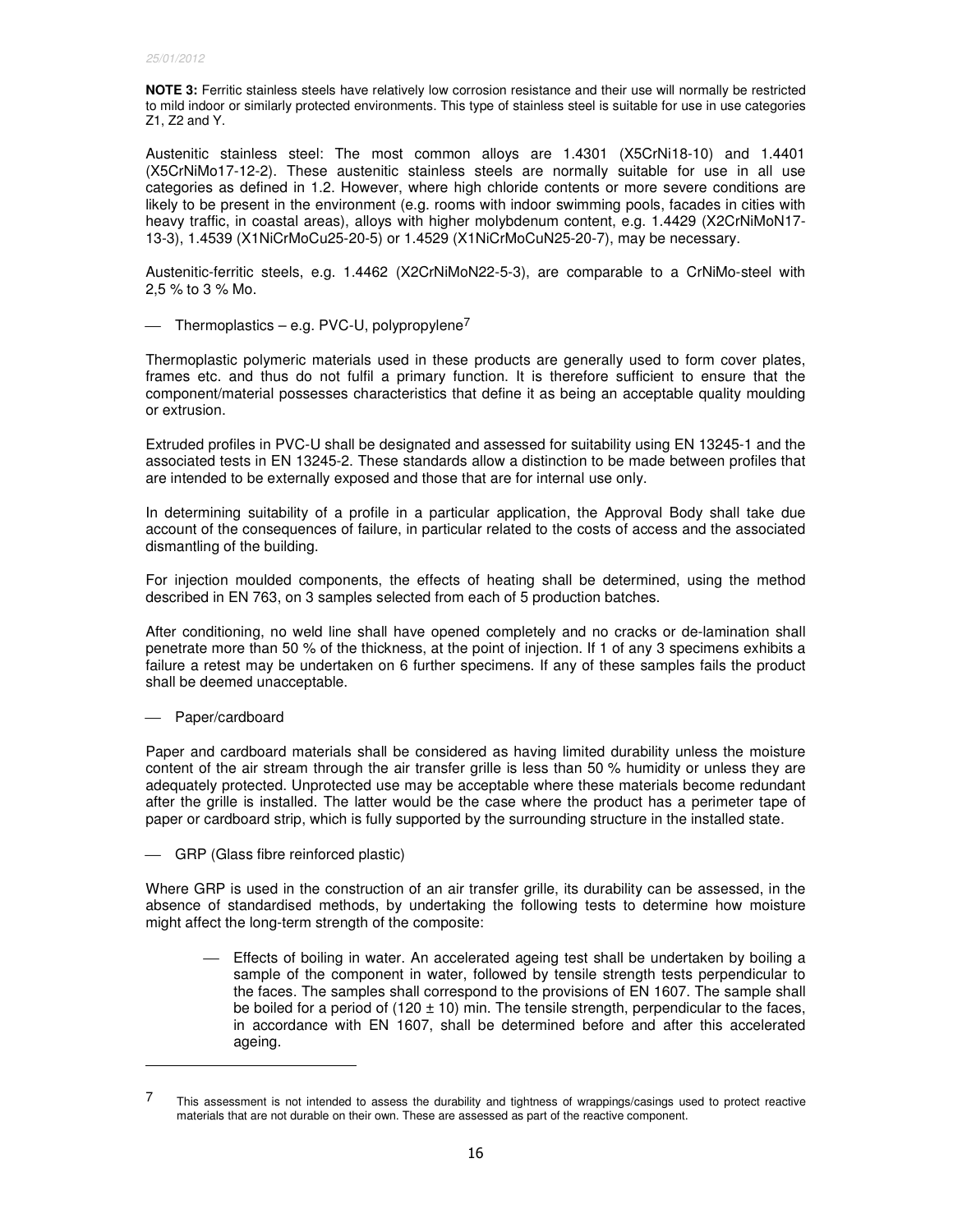Effects of condensation. Samples shall be exposed to condensation by assembling the components above a heated water bath, followed by a tensile strength test perpendicular to the faces. The samples shall correspond to the provisions of EN 1607. The temperature of the water shall be  $(65 \pm 2)$  °C and the exposure period is  $(35 \pm 1)$ days. The tensile strength, perpendicular to the faces, in accordance with EN 1607, shall be determined before and after this accelerated ageing.

It is for the Approval Body to judge the significance of the results of the above tests, based on the way the GRP component is used in the air transfer grille and its likely contribution to long term behaviour.

Wood

The adequacy of wood components in air transfer grilles can be judged by reference to EN 350-1 and -2 and EN 335-1 and-2.

- Component and materials compatibility

The Approval Body shall examine the design of the air transfer grille and make an assessment, using well-established principles, of the suitability of materials in contact with each other. It is impossible to prescribe all the possible risk areas but these include the possibility of bi-metallic corrosion, the effects of wood preservatives on metals and the effects of solvent based coatings on the impact strength of plastics.

#### **2.4.12 Serviceability**

#### **2.4.12.1 Product cycling**

#### **2.4.12.1.1 Fire Resistant Reactive Air Transfer Grilles**

No test possible or necessary.

### **2.4.12.1.2 Fire Resistant Heat Activated Mechanical Air Transfer Grilles**

These products are required to operate only in the event of fire and are not subject to repeated operation in the event of e.g. a false alarm in service. Therefore, they shall be subjected to 250 cycles of normal operation as a means of determining robustness (see 2.4.2).

### **2.4.12.1.3 Fire Resistant and Cold Smoke Control Reactive Air Transfer Grilles and Fire Resistant and Cold Smoke Control Mechanical Air Transfer Grilles (Type RMS and MMS)**

See also 2.4.2.

These products may be subjected to repeated operation in normal service due, for example, to false alarms or system tests. They shall be subjected to a minimum of 5 000 cycles of normal operation in order to establish robustness/durability. It is for the Approval Body to determine a suitable means of carrying out this cycling, due to the variety of product types available. As an example, if the device is operated by an electric motor then that motor shall be included in the test as it forms part of the product. If periodic lubrication forms part of the maintenance plan for the product, this may be applied during the cycling test in accordance with the manufacturer's instructions.

### **2.4.12.2 Smoke control failsafe test and cold smoke leakage (Type RMS and MMS only)**

### **2.4.12.2.1 Methods of verification**

These procedures are relevant only for fire resistant and cold smoke control reactive air transfer grilles and fire resistant and cold smoke control mechanical air transfer grilles.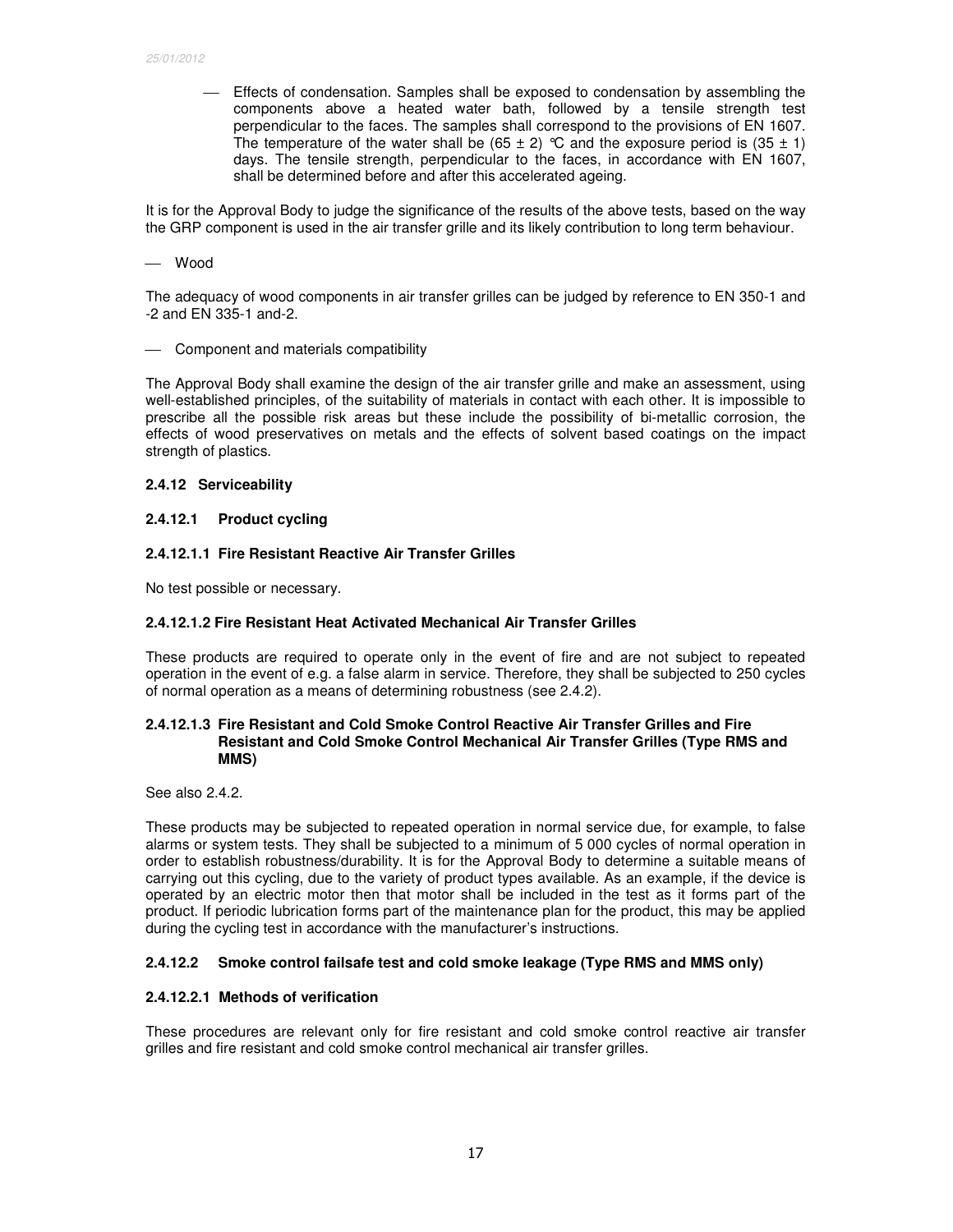# **2.4.12.2.1.1 Failsafe test of cold smoke control system**

Prior to measuring the leakage, durability testing shall be undertaken of the cold smoke control system for the number of opening and closing cycles and at the air pressure differentials claimed by the manufacturer (see also 2.4.11). At least 10 % of the closing operations shall be induced by interrupting the power supply to the actuator. The specimen used in this cycling test shall be used for the cold smoke leakage test.

# **2.4.12.1.2 Cold smoke leakage**

Cold smoke leakage is determined with all the mechanical components of the grille in the closed position. The test method shall be generally in accordance with EN 1634-3 but, for the purpose of testing air transfer grilles, the specimen shall be mounted and edge-sealed into a plywood panel or similar impermeable material. The inclusion of a heating device, as described in the test standard, is not required as only the leakage rate at ambient temperature is to be determined. The measurement of retention force, also mentioned in the standard, is not relevant.

Where more than one size is offered, a range of grille sizes including maximum and minimum areas (but also taking account of maximum linear dimensions where necessary) shall be tested and the results set in graphical form, plotting leakage rate against area, to allow interpolation of leakage for intermediate sizes.

# **2.4.12.2.2 Method of assessing and judging**

The number of opening and closing cycles completed without repair shall be recorded.

If Member States require that the products shall meet the cycling requirement without lubrication, the test shall be performed without lubrication. It shall be noted in the ETA whether maintenance lubrication was undertaken during the test.

**NOTE 4:** In some Member States e.g. Belgium, only products will be permitted that can meet the cycling requirement without maintenance lubrication.

The leakage measured shall include the interface with the grille and the aperture in the mounting board as well as the grille assembly and shall be expressed in  $m^3h^{-1}m^{-2}$  for the area of the grille. For the product to be classified as a smoke control type, the leakage rate shall be given in XX m<sup>3</sup>h<sup>-1</sup>m<sup>-2</sup>.

The measured figure shall be given as an index by the letter  $S_a$  denoting the leakage rate for ambient temperature smoke.

Extrapolation beyond the maximum dimension of the tested range is not permitted.

**NOTE 5:** In some Member States e.g. France, only products without any leakage will be permitted.

# **3 Evaluation and attestation of conformity and CE marking**

### **3.1 System of attestation of conformity**

See Part 1 "General".

# **3.2 Tasks and responsibilities for the manufacturer and the Notified Product Certification Body**

# **3.2.1 Tasks for the manufacturer**

The cornerstones of the actions to be undertaken by the manufacturer of the Fire Stopping and/or Fire Sealing Product in the procedure of attestation of conformity are laid down in Part 1 –"General" and in Table 3.

The alternatives for implementation are: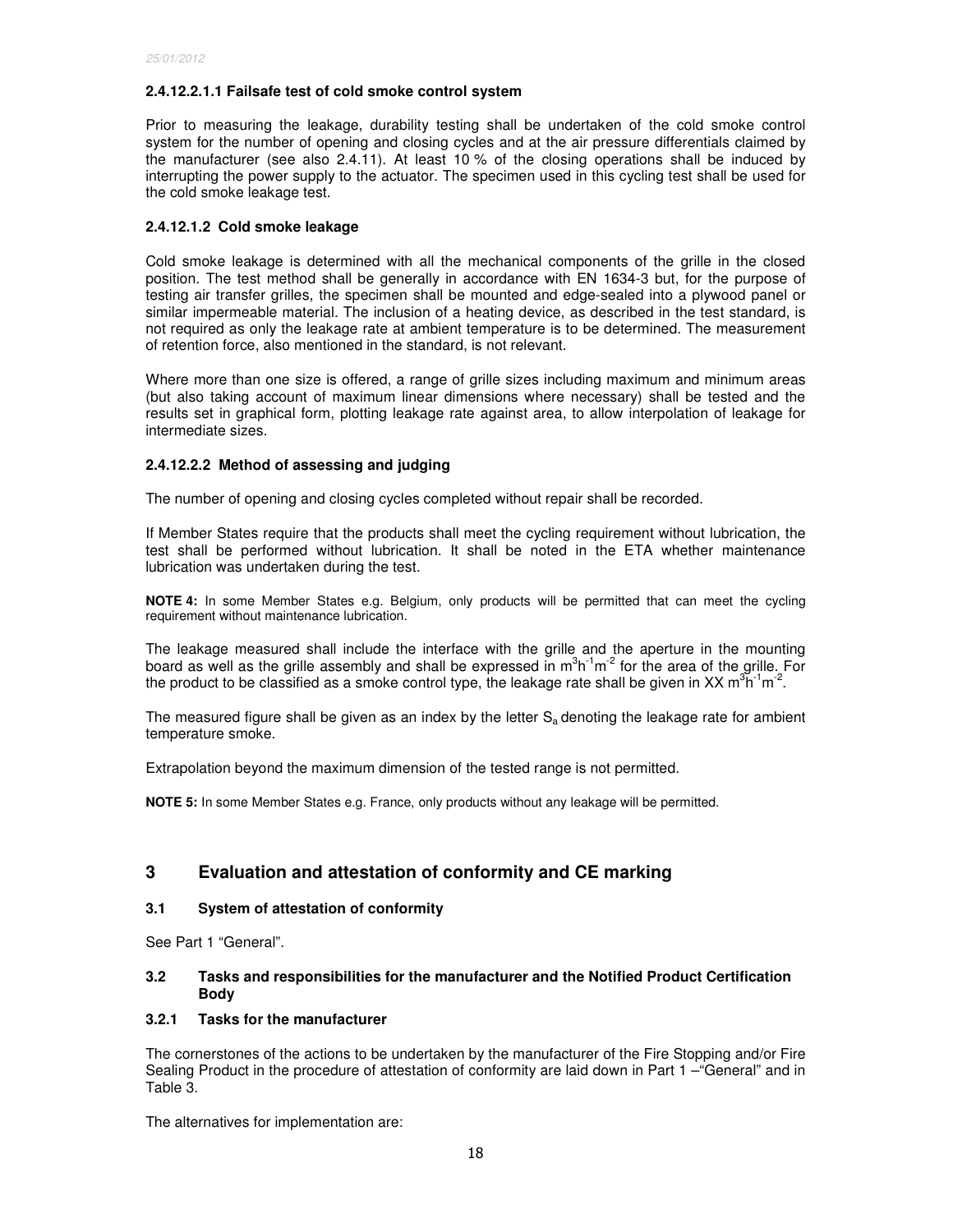-

- $-$  the ETA holder produces the product, i.e. he ensures FPC himself,
- the product/component is supplied to the ETA holder, i.e. the ETA holder needs to ensure the supplier performs the FPC as specified in the ETA or accompanying documentation.

# **3.2.2 Tasks for the Notified Product Certification Body**

The cornerstones of the actions to be undertaken by the Notified Product Certification Body in the procedure of attestation of conformity for Fire Stopping and/or Fire Sealing Products are laid down in Table 4.

# **3.2.2.1 Initial type-testing of the product (ITT)**

Direct tests related to the properties listed in the mandate (fire resistance, mechanical resistance and stability, adhesion, resistance to impact/movement, release of dangerous substances) will already have been done as part of the approval tests and it will not normally be necessary for these to be repeated for ITT. However, depending on the degree to which the samples used for the approval testing were representative of the product produced under the conditions of current production (e.g. when prototypes were used), some confirmatory tests may need to be undertaken, chosen from the list given in Table 4.

# **3.2.2.2 Initial inspection of factory and factory production control (FPC)**

The relevant properties are listed in Table 4.

# **3.2.2.3 Continuous surveillance, judgment and assessment of factory production control (FPC)**

The relevant properties are listed in Table 4. The minimum surveillance frequency is normally twice a year.

| <b>Nr</b> | Subject/type of control<br>(product, raw/constituent material,<br>component - indicating<br>characteristic concerned) | Test or control<br>method               | Criteria.<br>if any | <b>Minimum</b><br>number of<br>specimens <sup>8</sup> | <b>Minimum</b><br>frequency of<br>control |
|-----------|-----------------------------------------------------------------------------------------------------------------------|-----------------------------------------|---------------------|-------------------------------------------------------|-------------------------------------------|
|           |                                                                                                                       | <b>Factory production control (FPC)</b> |                     |                                                       |                                           |
|           | Table 3.1 Reactive material <sup>9</sup>                                                                              |                                         |                     |                                                       |                                           |
| 1         | Density                                                                                                               | EOTA TR<br>024:2009, clause<br>3.1.4    |                     |                                                       | 1/b                                       |
| 2         | Loss of mass on heating (ash)                                                                                         | EOTA TR<br>024:2009, clause<br>3.1.8    |                     |                                                       | 1/10 <sub>b</sub>                         |
| 3         | Expansion ratio (if relevant)                                                                                         | EOTA TR<br>024:2009, clause<br>3.1.11   |                     |                                                       | 1/b                                       |
| 4         | Content of non-volatile components                                                                                    | EOTA TR<br>024:2009, clause<br>3.1.7    |                     | See <sup>9</sup>                                      | 1/10 <sub>b</sub>                         |
|           |                                                                                                                       |                                         |                     |                                                       |                                           |

|  |  |  | Table 3 - Control plan for the manufacturer; cornerstones |  |
|--|--|--|-----------------------------------------------------------|--|
|--|--|--|-----------------------------------------------------------|--|

<sup>8</sup> One specimen is normally considered to be sufficient. The final number of specimens is to be defined in the ETA or accompanying documents by the Approval Body.

 $9$  Where the reactive material is supplied as an incoming material, these checks may be made by the supplier and the results presented in the form of a certificate of conformity.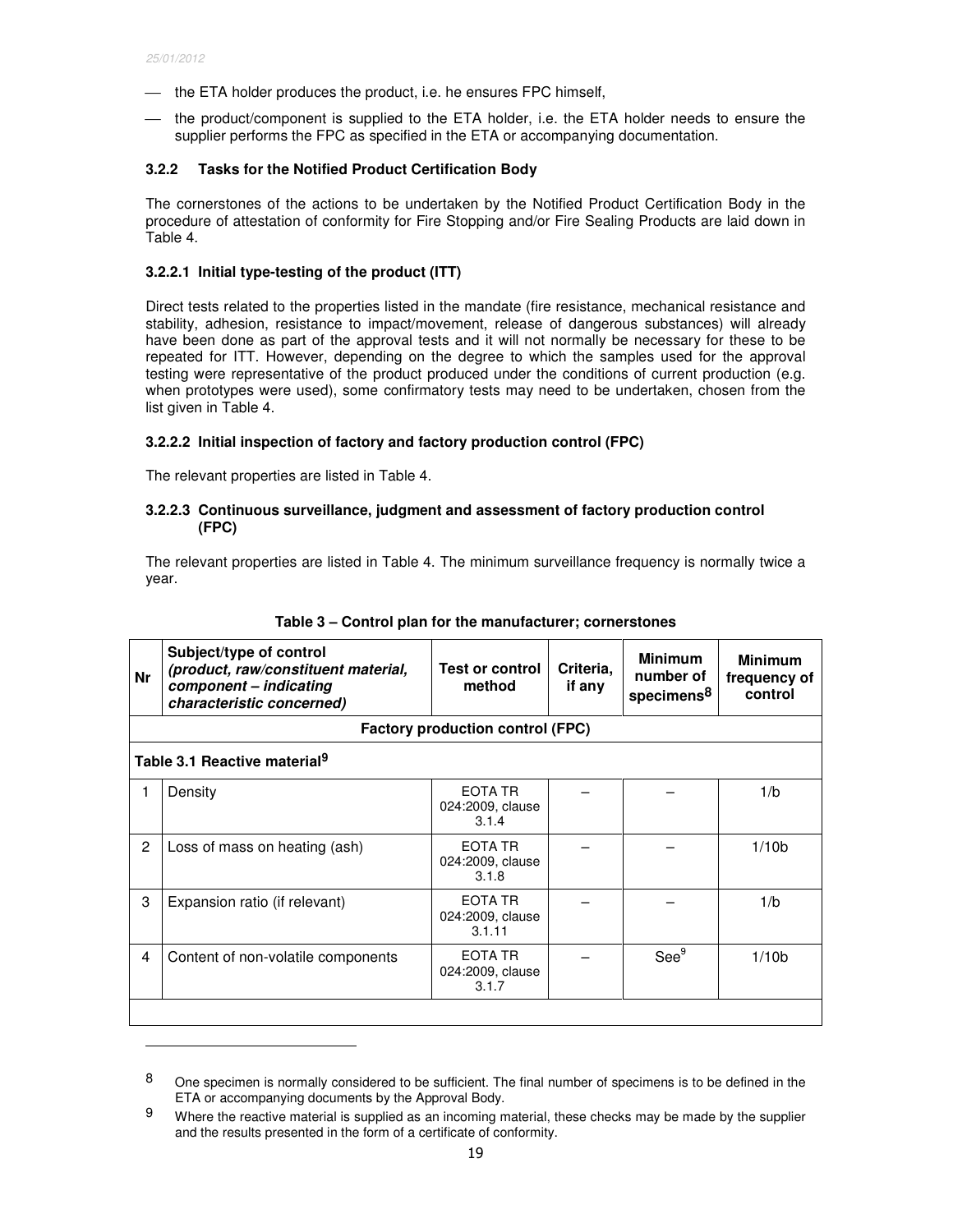| Table 3.2 Reactive components - slats, honeycomb etc. |                                                                                  |                                       |  |                  |                                          |  |
|-------------------------------------------------------|----------------------------------------------------------------------------------|---------------------------------------|--|------------------|------------------------------------------|--|
| 1                                                     | <b>Dimensions</b>                                                                | EOTA TR<br>024:2009; clause<br>3.1.2  |  |                  | 1/b                                      |  |
| 2                                                     | Mass per unit area                                                               | FOTA TR<br>024:2009, clause<br>3.1.5  |  |                  | Reference:<br>TR 024:2009,<br>clause 3.3 |  |
| 3                                                     | <b>Expansion ratio</b>                                                           | EOTA TR<br>024:2009, clause<br>3.1.11 |  |                  | Reference:<br>TR 024:2009,<br>clause 3.3 |  |
| $\overline{\mathbf{4}}$                               | Content of non-volatile components                                               | EOTA TR<br>024:2009, clause<br>3.1.7  |  | See <sup>9</sup> | 1/10 <sub>b</sub>                        |  |
|                                                       |                                                                                  |                                       |  |                  |                                          |  |
|                                                       | Table 3.3 Other components (Non-reactive) and the assembled unit <sup>10</sup>   |                                       |  |                  |                                          |  |
| 1                                                     | Specification of incoming materials e.g.<br>steel sheet (and protective coatings | Compliance with<br>specification      |  |                  | 1/b                                      |  |
|                                                       | where relevant), plastics sheets, paper,<br>cardboard                            | (Declaration of<br>Conformity)        |  |                  |                                          |  |
| 2                                                     | Dimensions                                                                       | Annex A1                              |  |                  | 1/b                                      |  |
| 3                                                     | Assembled products                                                               | Annex A <sub>2</sub>                  |  |                  | 1/b                                      |  |

# **Table 4 – Control plan for the Notified Product Certification Body; cornerstones**

| Nr | Subject/type of control                                                              | <b>Test or control</b><br>method | Criteria.<br>if any | <b>Minimum</b><br>number of<br>specimens | <b>Minimum</b><br>frequency<br>of control |  |
|----|--------------------------------------------------------------------------------------|----------------------------------|---------------------|------------------------------------------|-------------------------------------------|--|
|    | Initial type-testing of the product (ITT)                                            |                                  |                     |                                          |                                           |  |
|    | See clauses 2.4.1 to 2.4.12<br>The approval tests are normally acceptable for ITT    |                                  |                     |                                          |                                           |  |
|    |                                                                                      |                                  |                     |                                          |                                           |  |
|    | Initial inspection of factory and factory production control (FPC)                   |                                  |                     |                                          |                                           |  |
|    | See Part 1 – "General" and Table 3 of this part                                      |                                  |                     |                                          |                                           |  |
|    |                                                                                      |                                  |                     |                                          |                                           |  |
|    | Continuous surveillance, judgment and assessment of factory production control (FPC) |                                  |                     |                                          |                                           |  |
|    | See Part 1 – "General" and Table 3 of this part                                      |                                  |                     |                                          |                                           |  |

# **3.2.3 Special methods of control and testing used for the evaluation**

See Annex A.

-

# **3.3 CE marking and accompanying information**

See Part 1 – "General".

Example of CE marking and accompanying information:

<sup>10</sup> Other checks may be undertaken, as agreed between the Approval Body and the ETA applicant.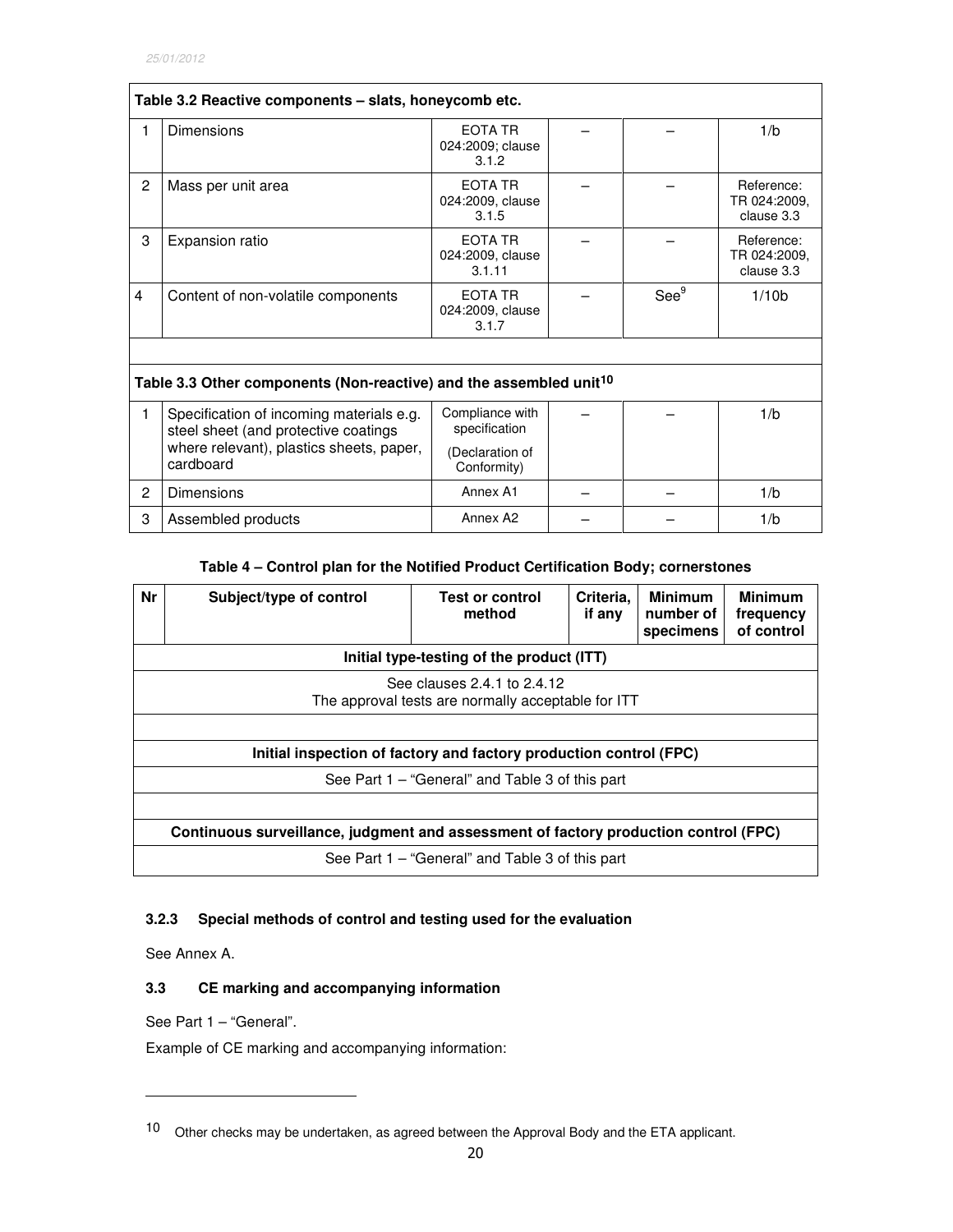|                                                                                                           | "CE" marking                                                                                                                     |
|-----------------------------------------------------------------------------------------------------------|----------------------------------------------------------------------------------------------------------------------------------|
| 1234                                                                                                      | Identification number of Notified Product Certification Body                                                                     |
| Any Company<br>Street 1, City,<br>Country                                                                 | Name and address or the identifying mark of the producer<br>or his authorised representative established in the EEA              |
| 10                                                                                                        | Two last digits of year of affixing CE marking                                                                                   |
| 1234-CPD-0321                                                                                             | Number of EC certificate of conformity                                                                                           |
| ETA-12/1234                                                                                               | ETA number                                                                                                                       |
| ETAG 026 - Part 4                                                                                         | ETAG number                                                                                                                      |
| Fire Resistant Reactive Air<br>Transfer Grille<br>"YYY"<br>See ETA-12/123 for relevant<br>characteristics | Designation of the product (YYY); type according to 1.1 and<br>use category<br>Reference to the ETA for relevant characteristics |

# **4 Assumptions under which the fitness for the intended use is assessed**

# **4.1 Manufacture of the product**

The product is to be indelibly marked to indicate the manufacturer, product type and batch number or date of manufacture.

# **4.2 Packaging, transport, storage of the product**

See Part 1 "General".

Where the product is intended for interior use only it is assumed that guidance will be given on correct site storage and/or protection. The product is to be packaged in such a way that it is protected from the effects of reasonable handling and storage conditions. In order to prevent premature opening and possible loss of items, the package shall be clearly marked externally with the identity of the contents.

Fitting/installation instructions are to be included in the package together with commissioning information.

### **4.3 Installation of the product in the works**

See Part 1 "General".

It is assumed that the manufacturer provides information on:

- (a) the use conditions in terms of environmental conditions (e.g. dry indoor use) as covered by the ETA,
- (b) the method of preparation of the supporting construction (wall, floor, door, etc.) before installation of the air transfer grille.

### **4.3 Use, maintenance and repair**

See Part 1 "General".

All types of fire and fire and cold smoke control air transfer grilles in normal use (the stipulations of Clauses 1 and 2 shall be taken into consideration) encounter debris laden air conditions that may clog the free area of the grille. Excessive clogging will not only impede airflow in normal conditions but may be detrimental to the fire performance of air transfer grilles in the event of fire. It is therefore assumed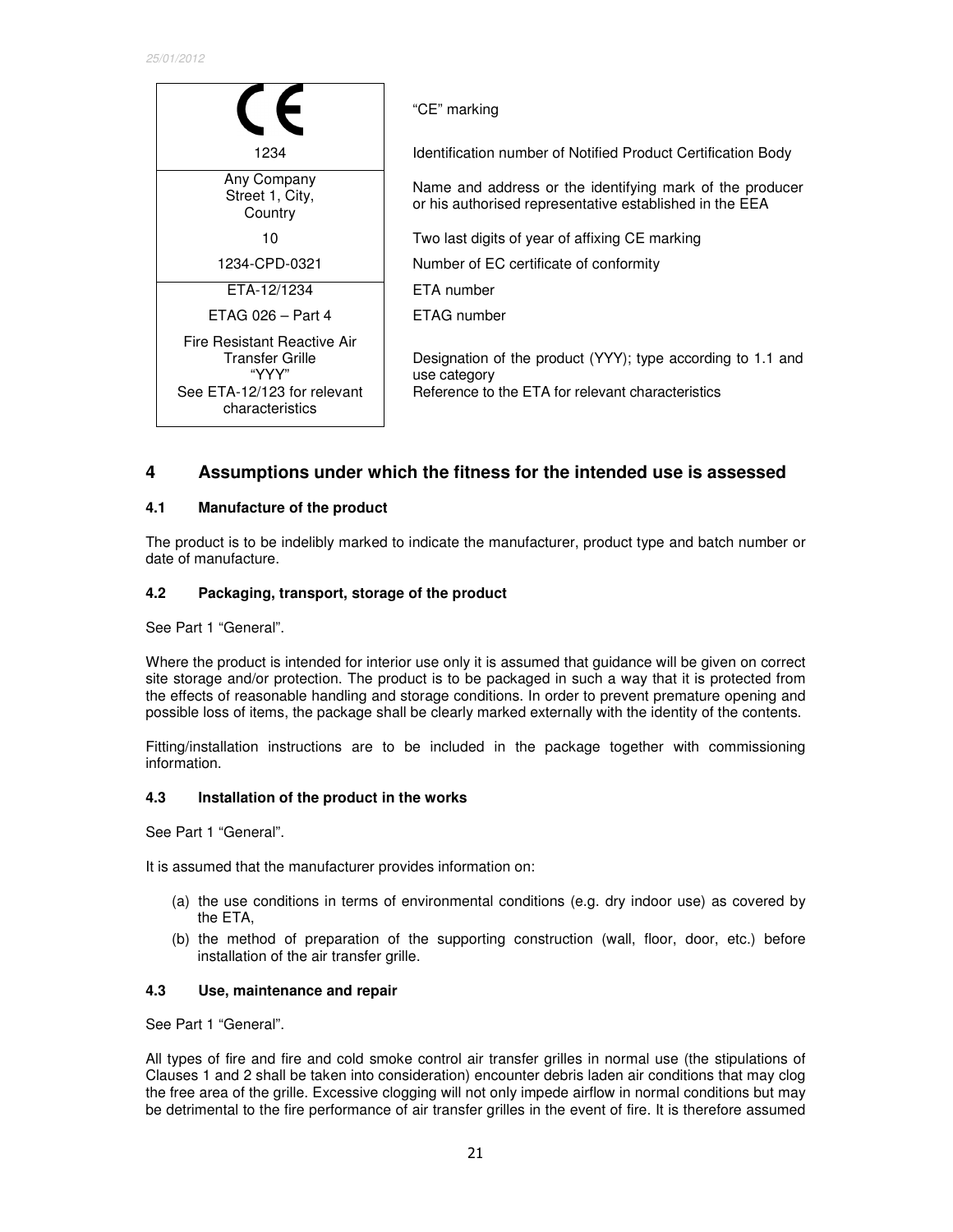that the frequency of recommended inspection, maintenance and cleaning schedules will be established.

# **5 Identification of the construction product**

All components of fire and fire and cold smoke air transfer grilles shall be clearly identified in accordance with of Part 1 – "General", Clause 5.

Preferably harmonised European Technical Specifications shall be used to identify the individual component. If the product is a reactive material, EOTA TR 024:2009 "Characterisation, Aspects of Durability and Factory production Control for Reactive Materials, Components and Products" shall be taken into account.

If the option "Fingerprint" is taken, for most products Infra-Red Spectroscopy plus a TGA (Thermogravimetric Analysis) or DTA (Differential Thermal Analysis) will be appropriate.

Alternatively, or in addition, the applicant or a third party on the applicant's request, may deposit the formulation for identification purposes.

Drawings will be useful particularly for products that are pre-formed or contain components with a specific geometrical shape or dimensions etc.

In many cases a combination of the options will be appropriate to cover all aspects for a technical assessment.

# **5.1 Means of identification**

The product which is the subject of the Technical Approval shall be identified by:

- $-$  testing of product characteristics (geometry, density, mechanical strength, etc.),
- $-$  fingerprinting (infrared, gas chromatography, TGA/DTA, etc.),
- formulation (chemical constitution, recipes, composition of raw materials, amounts, components specified by characteristics, compliance with other specifications e.g. an EN or by mass, volume, percentage, etc.),
- manufacturing process parameters (temperature, pressure, time, product/production codes),
- dimensional checks of components, using suitably calibrated instruments and gauges, against the product drawings taking account of the manufacturer's declared tolerances.

The EOTA TR 024:2009 gives details for the identification of reactive materials, components and products. Apart from testing the intumescent or ablative performance of the material itself, it is important for the assessment to take into account the characteristics of the reactive component, e.g. a slat or matrix, as used in a reactive air transfer grille and not just as a material in its basic form.

For specific products it will be helpful to support the identification with a careful and detailed description of the specific product and its final use and an accurate drawing.

Whichever method(s) is/are used it is necessary to recognise practical tolerances in relation to results/data collected. It is also essential, however, that these techniques/methods shall be introduced only as far as they have or could have an influence on the fulfilment of the Essential Requirements, including aspects of durability.

# **6 Format of ETAs issued on the basis of the ETAG**

Manufacturers shall ensure that, where relevant, products comply with the requirements of other applicable EU directives (e.g. the Low Voltage Directive 2006/95/EC and Electro-Magnetic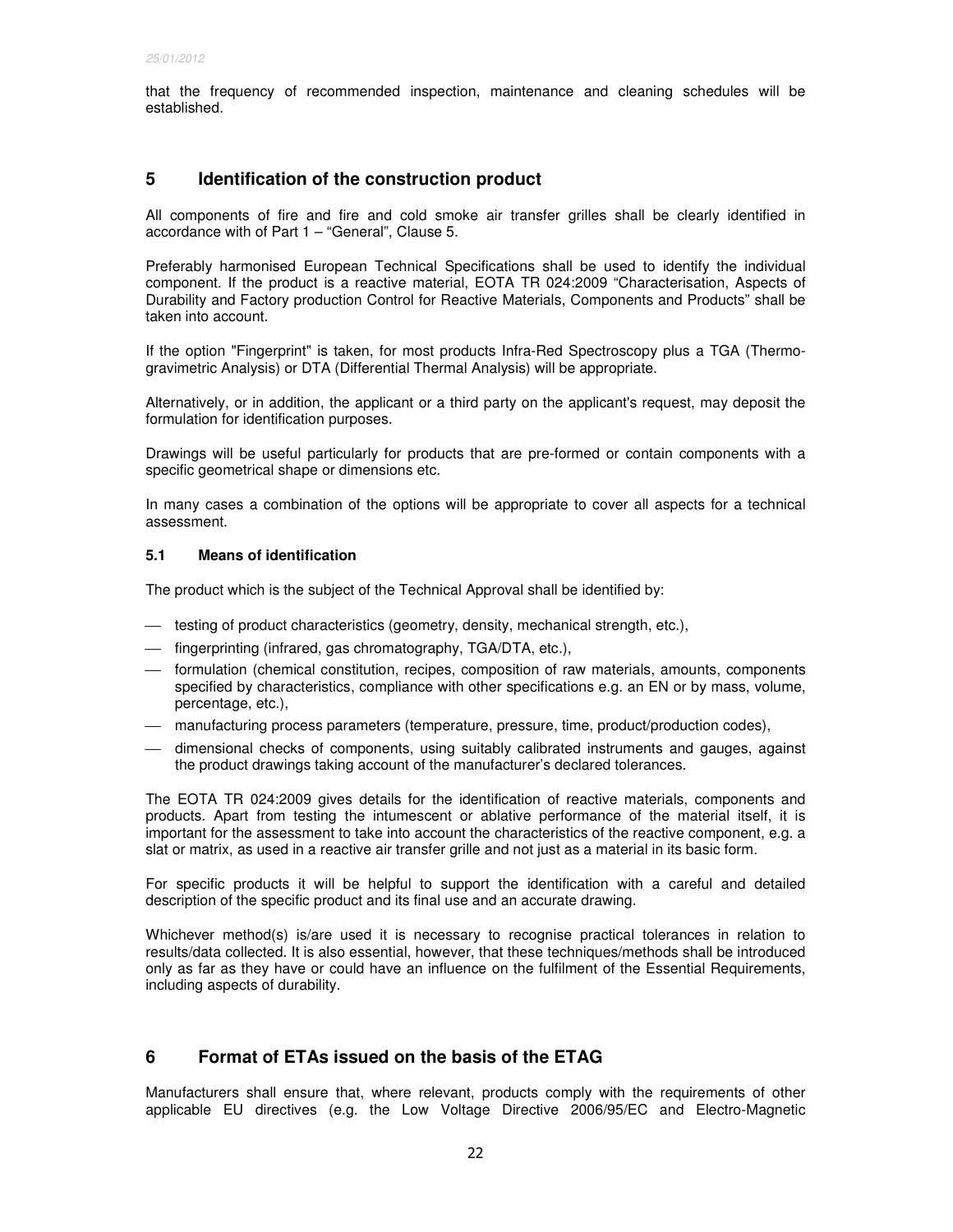Compatibility Directive 2004/108/EC), and make the necessary declaration. Comment on this shall be included in the ETA.

European Technical Approvals issued on the basis of this ETAG shall be in accordance with the ETA format given in the Addendum to this ETAG.

# **7 Reference documents**

This ETA-Guideline Part 4 incorporates, by dated or undated reference, provisions from other publications. These normative references are cited at the appropriate places in the text and the publications are listed below. For dated references subsequent amendments to, or revisions of these publications, apply to this ETAG only when incorporated in it by amendment or revision. For undated references the latest dated revision of the publication referred to apply.

# **7.1 EC Documents**

Commission Decision 96/603/EC

 Commission Decision of 4 October 1996 establishing the list of products belonging to Classes A 'No contribution to fire' provided for in Decision 94/611/EC implementing Article 20 of Council Directive 89/106/EEC on construction products.

Commission Decision 2000/605/EC

 Commission Decision of 26 September 2000 amending Decision 96/603/EC establishing the list of products belonging to Classes A 'No contribution to fire' provided for in Decision 94/611/EC implementing Article 20 of Council Directive 89/106/EEC on construction products.

Commission Decision 2003/424/EC

 Commission Decision of 6 June 2003 amending Decision 96/603/EC establishing the list of products belonging to Classes A 'No contribution to fire' provided for in Decision 94/611/EC implementing Article 20 of Council Directive 89/106/EEC on construction products.

Low Voltage Directive (LVD) 2006/95/EC

 Directive of the European Parliament and of the Council of 12 December 2006 on the harmonisation of the laws of the Member States relating to electrical equipment designed for use within certain limits.

Electromagnetic Compatibility Directive (EMC) 2004/108/EC

 Directive of the European Parliament and of the Council of 15 December 2004 on the approximation of the laws of the Member States relating to electromagnetic compatibility.

# **7.2 Test and classification methods**

- EN 1364-1 Fire resistance tests for non-loadbearing elements Part 1: Walls.
- EN 1364-2 Fire resistance tests for non-loadbearing elements Part 2: Ceilings.
- EN 1607 Thermal insulating products for building applications Determination of tensile strength perpendicular to faces.
- EN 1634 Fire resistance tests for door and shutter assemblies Part 1: Fire doors and shutters. Part 3: Smoke control doors and shutters.
- EN 1751 Ventilation for buildings Air terminal devices Aerodynamic testing of dampers and valves.
- EN 13141-1 Ventilation for buildings, Performance testing of components/products for residential ventilation;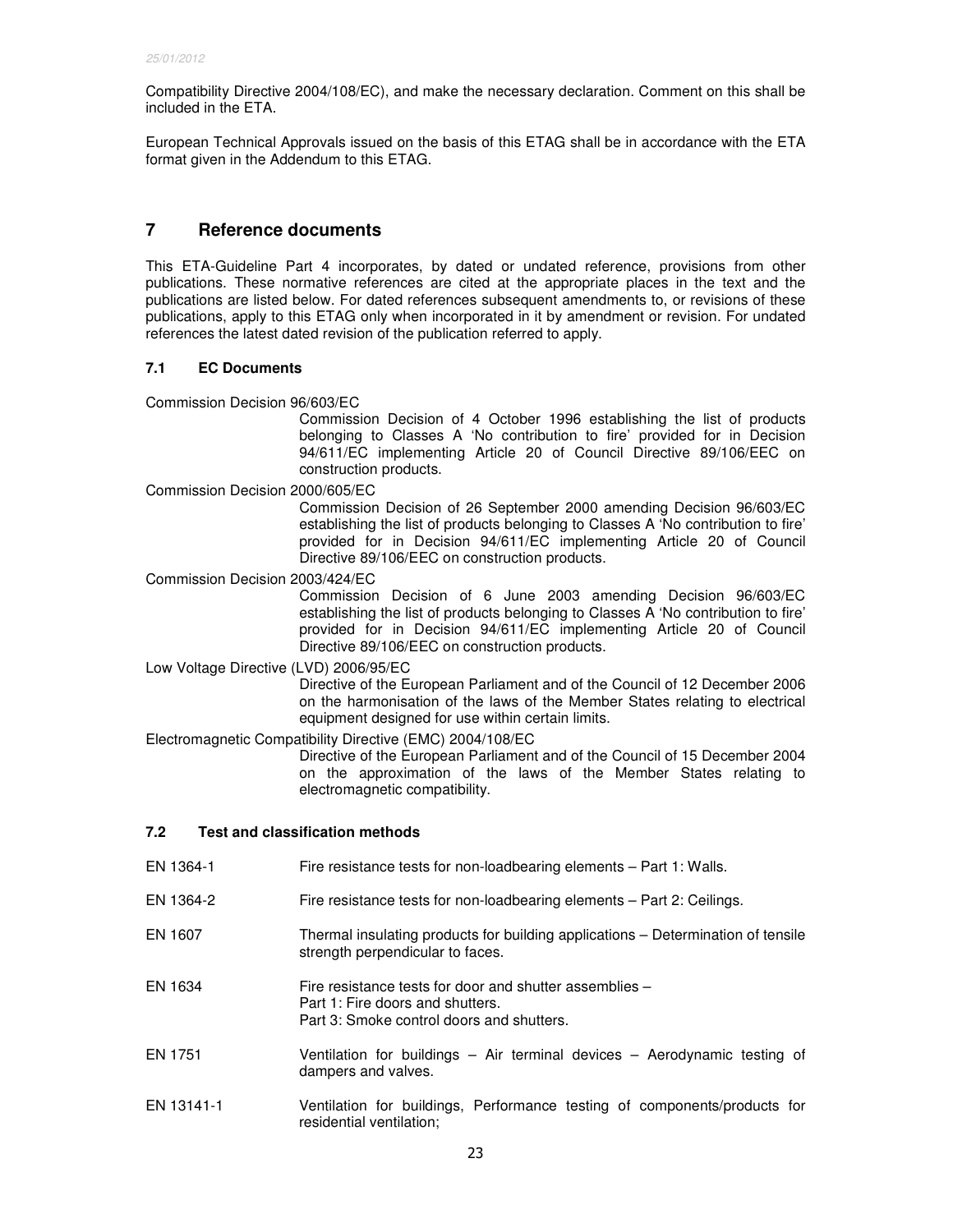|                     | Part 1: Externally and internally air transfer grilles                                                                                                                                                                                                                                                 |
|---------------------|--------------------------------------------------------------------------------------------------------------------------------------------------------------------------------------------------------------------------------------------------------------------------------------------------------|
| EN 13030            | Ventilation for buildings; Terminals; Performance testing of louvres subjected<br>to simulated rain.                                                                                                                                                                                                   |
| EN 13501            | Fire classification of construction products and building elements -<br>Part 1: Classification using data from reaction to fire tests.<br>Part 2: Classification using data from resistance to fire tests, excluding<br>ventilation services.                                                          |
| <b>EN ISO 13788</b> | Hygrothermal performance of building components and building elements                                                                                                                                                                                                                                  |
|                     | EN ISO 11925-2:2002 Reaction to fire tests - Ignitability of building products subjected to direct<br>impingement of flame - Part 2: Single-flame source test.                                                                                                                                         |
| EOTA TR 001:2003    | Determination of Impact Resistance of Panels and Panel Assemblies.                                                                                                                                                                                                                                     |
| EOTA TR 024:2009    | Characterisation, Aspects of Durability and Factory Production Control for<br>Reactive Materials, Components and Products.                                                                                                                                                                             |
| EOTA TR 034:        | General ER3 Checklist for ETAG/CUAP/ETA - Content and/or release of<br>dangerous substances in products/kits;                                                                                                                                                                                          |
| 7.3                 | <b>Component and material specifications</b>                                                                                                                                                                                                                                                           |
| <b>EN 335</b>       | Durability of wood and wood based products - Definition of use classes<br>Part 1 General<br>Part 2 Application of solid wood.                                                                                                                                                                          |
| <b>EN 350</b>       | Durability of wood and wood based products - Natural durability of solid<br>$wood -$<br>Part 1 Guide to the principles of testing and classification of natural durability<br>of wood.<br>Part 2 Guide to the natural durability and treatability of selected wood<br>species of importance in Europe. |
| EN 763              | Plastics piping and ducting systems. Injection-moulded thermoplastics fittings<br>- Test method for visually assessing the effects of heating.                                                                                                                                                         |
| EN 1396             | Aluminium and aluminium alloys - Coil coated sheet and strip for general<br>applications.                                                                                                                                                                                                              |
| EN 10088-1:2005     | Stainless steels - Part 1: List of stainless steels.                                                                                                                                                                                                                                                   |
| EN 10169            | Continuously organic coated (coil coated) steel flat products; Technical<br>delivery conditions.                                                                                                                                                                                                       |
| EN 13245            | Plastics, Un-plasticised poly(vinyl) chloride (PVC-U) profiles for building<br>applications -<br>Part 1: Designation of PVC-U profiles.<br>Part 2: PVC-U profiles and PVC-UE profiles for internal and external wall and<br>ceiling finishes.                                                          |
| <b>EN ISO 12944</b> | Paints and varnishes - Corrosion protection of steel structures by protective<br>paint systems.                                                                                                                                                                                                        |
| <b>EN ISO 14713</b> | Zinc coatings – Guidelines and recommendations for the protection against<br>corrosion of iron and steel in structures<br>Part 1: General principles of design and corrosion resistance<br>Part 2: Hot dip galvanizing Zinc coatings<br>Part 3: Sherardizing                                           |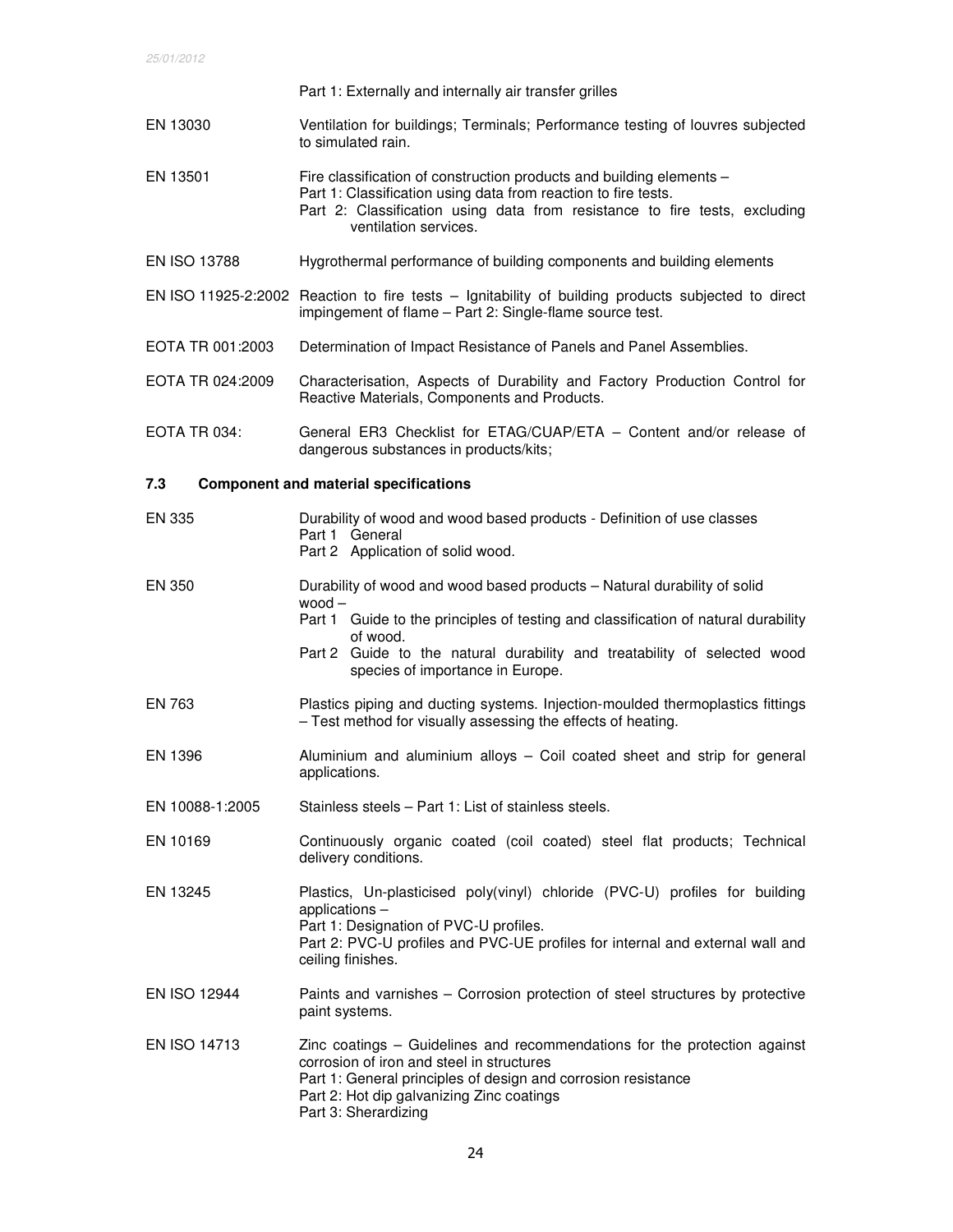# **ANNEX A**

# **Methods for FPC**

# **A.1 Dimensions**

#### **A.1.1 Thickness**

The thickness of components/products comprising plates, sheets, boards, strips, fabrics, etc. is determined by means of a suitable gauge to the nearest 0,1 mm at 5 locations of the specimen. The minimum size of the specimen is 10 cm  $x$  10 cm or a minimum length of 50 cm in case of strips.

For foils and similar products/components thickness is determined to the nearest 0,01 mm.

### **A.1.2 Other dimensions**

The dimensions shall be determined to an accuracy of 0,5% by means of a suitable gauge.

## **A.2 Checks on assembled products**

### **A.2.1 Specification**

The product shall be checked for conformity with the product specifications with regard to: product type, colour, physical dimensions and accompanying items such as cover grilles, control devices, fixings. Other aspects may be controlled as agreed between the ETA applicant and the Approval Body

### **A.2.2 Function testing**

Where applicable, the completed product shall be tested for satisfactory function of the mechanism (relevant only to products having a mechanical function for provision of fire resistance or cold smoke control). Where the product is electrically powered it shall be tested by connection to the final terminals on the product, i.e. those to which the installer will make connections. The closing forces shall be measured whilst the function test is conducted using methods agreed with the Approval Body to ensure compatibility with the design specifications of the closing mechanism.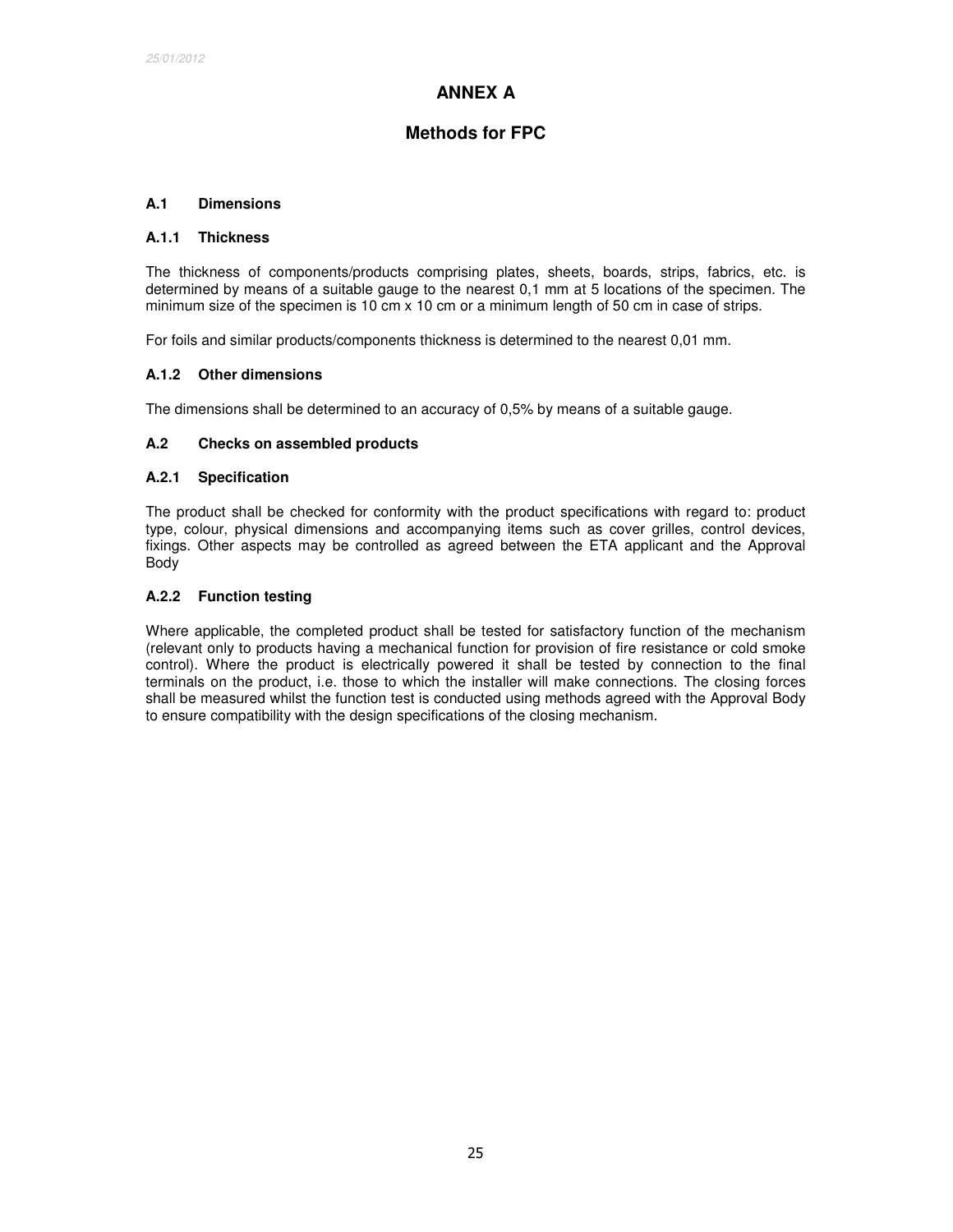# **ANNEX B**

# **Clarifications for testing resistance to fire of Air Transfer Grilles**

# **B.1 Introduction**

This annex is based on the clarification of test procedure related to number, position and fixing of the thermocouples and classification of products, elaborated by EGOLF (30/11/2010).

# **B.2 Performance criteria**

The reactive air transfer grille is defined as a product that resists the spread of fire and hot gasses by the intumescent action of their active components. Both the criteria integrity (E) and thermal insulation (I) can be considered.

Where no evaluation against the insulation criteria is required for the building element no temperature measurements are required.

Where the insulation criteria are required to be evaluated, thermocouples of the type specified in EN 1363-1 shall be attached to the unexposed face for the purpose of obtaining the mean and maximum surface temperatures. The general principles of the attachment and exclusion of thermocouples are given in EN 1363-1.

**NOTE 6**: For the criterion I it is advisable to take into account the dimensions of the air transfer grille in order to use the mean unexposed surface area as part of the criterion.

# **B.3 Testing**

### • **Number of thermocouples, position and fixing:**

There will be a significant difference in testing a grille in a door with dimensions of e.g. 800 mm x 800 mm and a grille of e.g. 200 mm x 200 mm as well as the component it is tested in. The reactive air transfer grille is tested as part of an element according to EN 1364-1, EN 1364-2 or EN 1634-1 and classified accordingly. Therefore the application of thermocouples of each specific test method is to be followed.

Several thermocouples shall be placed in order to determine the insulation criteria of the specimen. It is specified in both EN1364-1 and EN1634-1 that no thermocouples are positioned on discrete areas of less than 0,1  $m^2$ . For air transfer grilles this would imply that grilles could be classified (I) without having any thermocouples positioned. Additional thermocouples are therefore required for this ETAG, as described in the following. This implies that all rules regarding thermocouple positioning according to EN 1363-1, EN 1364-1 and EN 1634-1 are followed plus some additional thermocouples.

### • **Mean temperature:**

Each reactive air transfer grille, considered as a normal feature, shall be evaluated individually for mean temperature rise. The mean temperature rise shall be measured by thermocouples evenly distributed over each grille.

The mean temperature thermocouples shall be fixed onto the air transfer grille at a density depending on the grill surface area, according to Table A.1: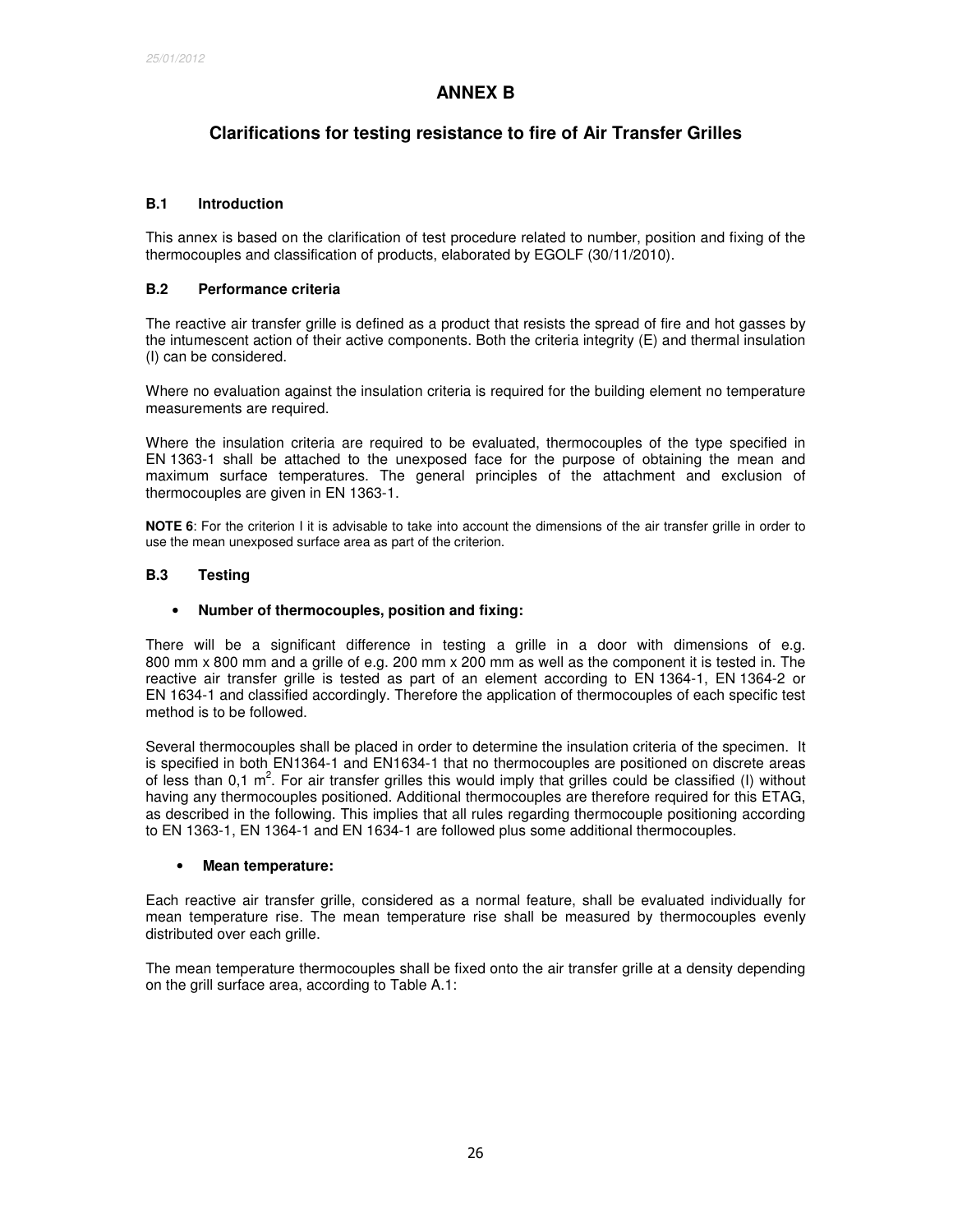| Surface area $m2$                  | <b>Number of thermocouples</b> |
|------------------------------------|--------------------------------|
| < 0.04                             |                                |
| $\geq$ 0,04  < 0,10 m <sup>2</sup> | 2                              |
| $≥ 0,10$ < 0,36 m <sup>2</sup>     |                                |
| $\geq 0.36$                        | 5                              |

#### **Table A.1 – Number of thermocouples**

For air grilles with surface area less than 0,04 m² one maximum thermocouple shall be placed in the centre of the air transfer grille.

The thermocouples shall be located no closer than 50 mm from the edge of the air transfer grille.

#### • **Maximum temperature:**

The maximum temperature shall be determined from the thermocouples fixed to determine the mean temperature and from additional thermocouples fixed according to the specific test standards as described below.

For air transfer grilles with surface area less than  $0.04 \text{ m}^2$  one maximum thermocouple shall be placed in the centre of the air transfer grille.

#### **Testing air grilles installed in doors (EN 1634-1), see Figure 1a**

Thermocouples shall be fixed to the face of the air grille surface as follows:

- 1. at mid height 100 mm in from the vertical perimeter frames,
- 2. at mid width 100 mm down from the horizontal top perimeter frame,
- 3. 100 mm in from the vertical perimeter frames, 100 mm down from the horizontal top perimeter frame.

If the distance between thermocouple 1 and 3 is less than 550 mm, the thermocouple specified in point 2 may be omitted.

For air transfer grilles with surface area less than  $0.1 \text{ m}^2$  the 100 mm thermocouples are omitted.

One thermocouple on a door shall be positioned 15 mm above the top perimeter frame at mid width.

If necessary, thermocouples could be positioned for the supplementary procedure as above but with a 25 mm distance. If the distance between thermocouple 1 and 3 is closer than 575 mm, the thermocouple specified in point 2 is omitted for the supplementary procedure.

#### **Testing air transfer grilles installed in walls (EN 1364-1), see Figure 1b**

Position one thermocouple on the air grille surface at mid point 15 mm from each perimeter frame (4 thermocouples in total). For air transfer grilles with surface area less than  $0.1 \text{ m}^2$  these thermocouples may be omitted.

One thermocouple shall be positioned on the top member of the perimeter frame at mid width 15 mm from the air grille surface.

#### **Testing air transfer grilles installed in ceilings/floors (EN 1364-2), see Figure 1b**

One thermocouple shall be positioned on the air transfer grille surface at mid point 15 mm from each perimeter frame (4 thermocouples in total). For air transfer grilles with surface area less than  $0.1 \text{ m}^2$ these thermocouples may be omitted.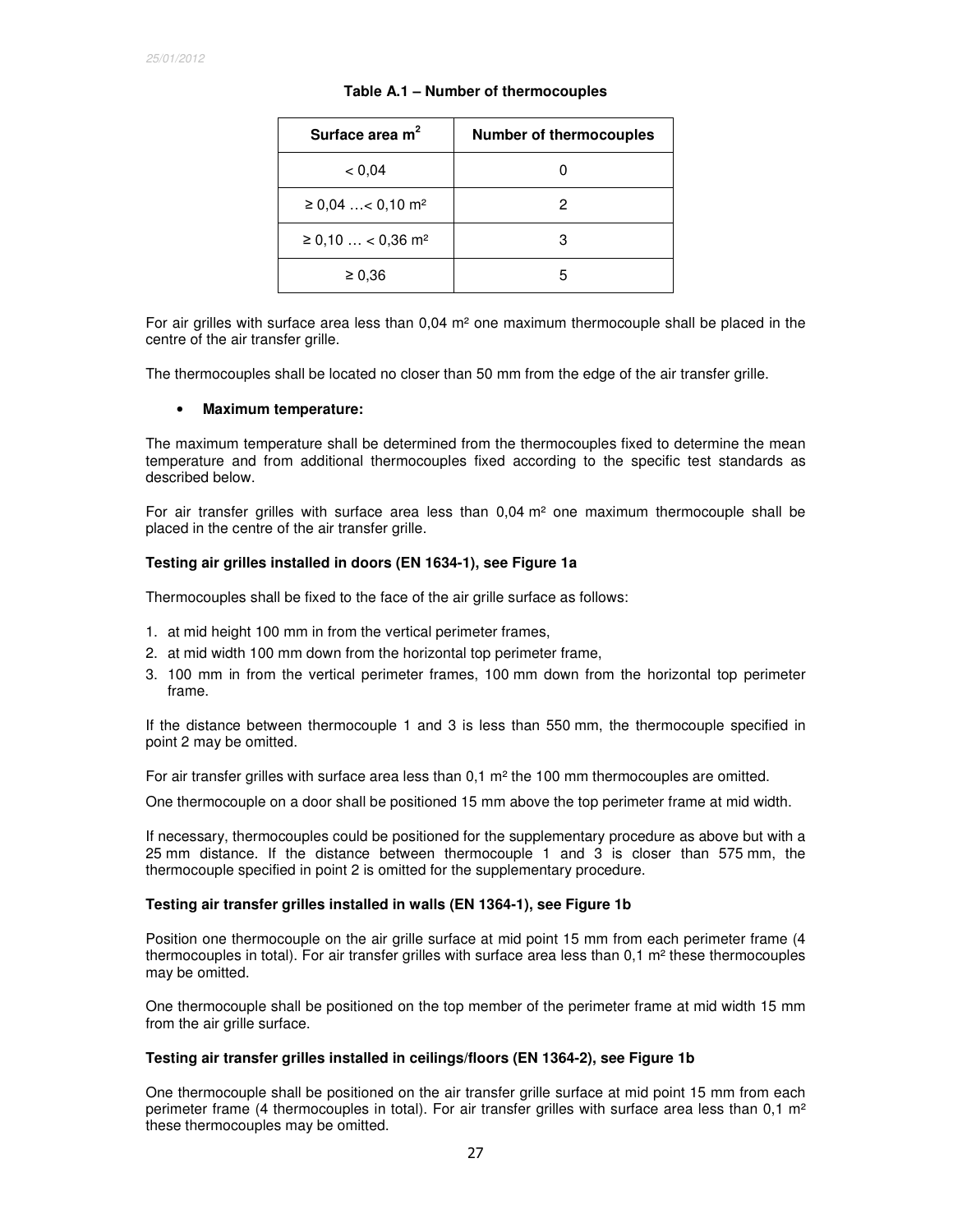One thermocouple shall be positioned on one of the longest members of the perimeter frame at mid width 15 mm from the air transfer grille surface.

One thermocouple shall be positioned on the ceiling/floor 15 mm from the longest members of the perimeter frame at mid width.

## • **Fixing:**

It is usually possible to fix thermocouples to an air transfer grille (even if the ATG is made from intumescent materials) by the following means:

- Either a custom-made thermocouple shall be designed where the copper disc is formed to follow the surface contours of the air transfer grill slat or the thermocouple shall be positioned at a junction of the horizontal and vertical slats where such junctions exist. In the latter case, EN 1363-1 allows the insulating pad to be cut to a more suitable size.
- Where intumescent slat thicknesses are 6 mm or less, a smaller copper disc shall be considered that does not overlap the available slat contact area and is completely in contact with the slat.
- For fixing the thermocouples in the middle of the intumescent air transfer grille (if applicable), the position of the thermocouple shall be allowed to be adjusted slightly, if possible, so that a larger surface area can be used to fix the thermocouples on (see Figure 2).

# **B.4 Considerations on testing the integrity criterion (E)**

The cotton pad shall be used to confirm that there is no fire hazard from any apparent gaps within the grille.

Any gaps that develop between the grille perimeter and its supporting construction can be assessed using either a gap gauge or a cotton pad applied in the manner described in the specific test standard.

Sustained flaming is to be considered for the evaluation of the integrity criterion.

**NOTE 7**: The use of the gap gauge can damage the intumescing products and should therefore be used with extreme care.

**NOTE 8**: Results from the use of cotton pad may be, for air transfer grilles with the intended classification E, disregarded (see EN 13501-2, 5.2.2.1).

### • **Position of the air transfer grille in the component**

For grilles in partitions or ceilings, the grille shall not be positioned in the element closer than 200 mm from the edge of the specimen.

For grilles in doors, the distance between the edges of the grille and the perimeter of the door leaf or distance between the grilles shall be as in practice.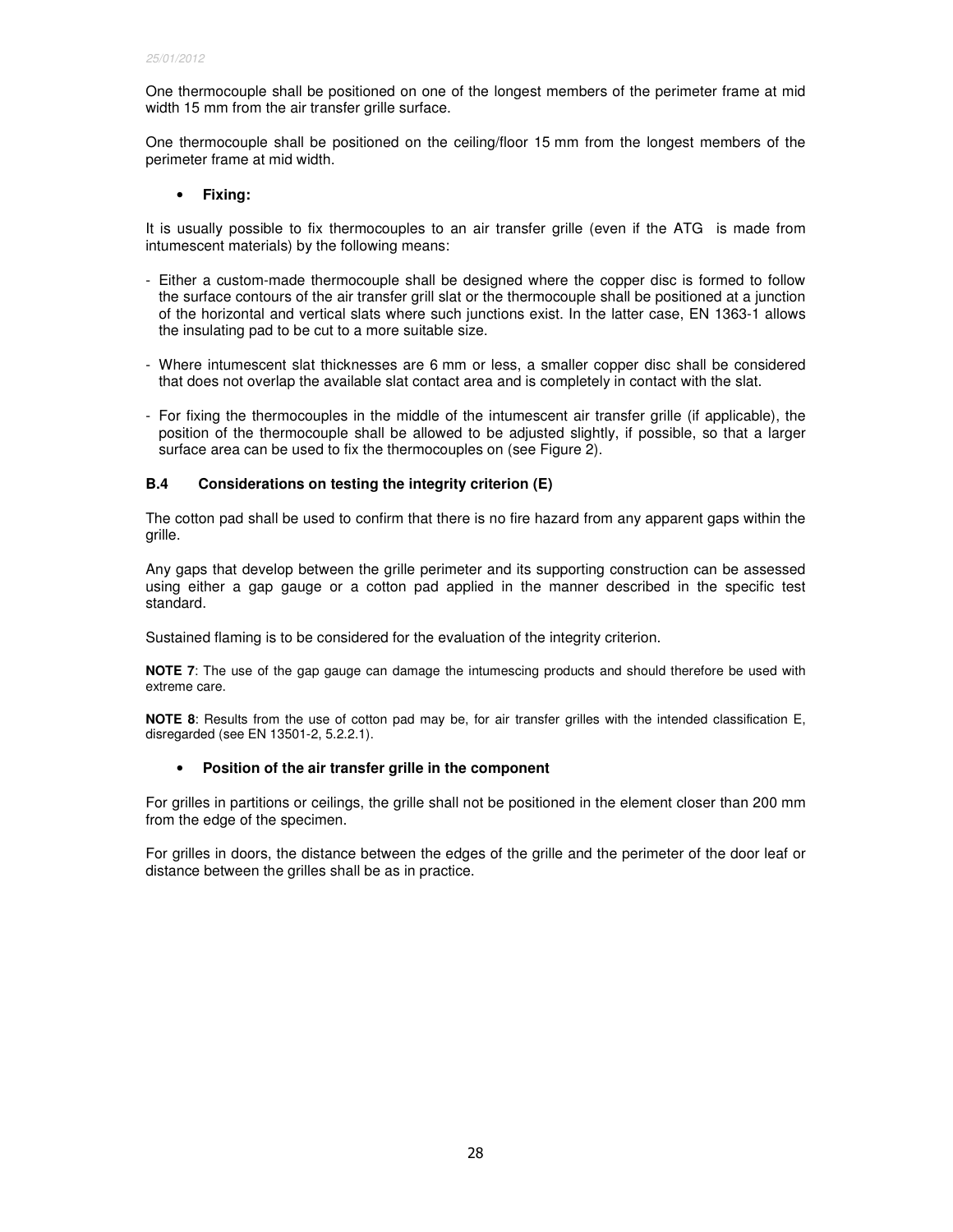25/01/2012















w > 600 mm w > 300 mm w > 200 mm

# **Key**

• Thermocouple for mean temperature positioned on grilles<br>O Thermocouple for maximum temperature positioned on gri  $\bullet$ 

O Thermocouple for maximum temperature positioned on grilles and perimeter frame<br> **S** Thermocouple for maximum temperature positioned on component (the door)

Thermocouple for maximum temperature positioned on component (the door)

**Figure 1a Example of positioning of thermocouples on air transfer grilles installed in doors**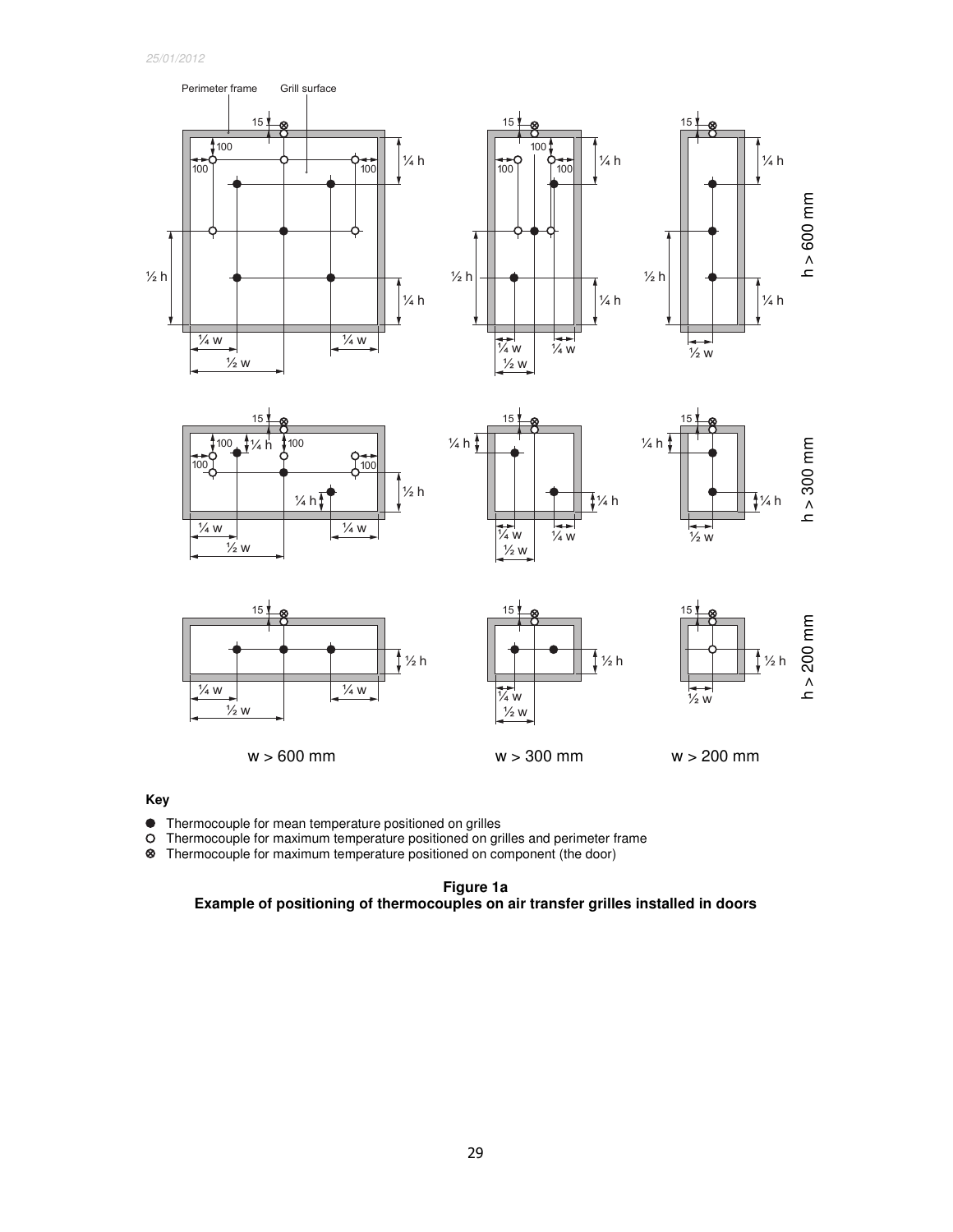

# **Key**

• Thermocouple for mean temperature positioned on grilles<br>O Thermocouple for maximum temperature positioned on gri

O Thermocouple for maximum temperature positioned on grilles and perimeter frame<br> **<sup>⊗</sup>** Thermocouple for maximum temperature positioned on component (the wall/floor)

Thermocouple for maximum temperature positioned on component (the wall/floor)

**Figure 1b Example of positioning of thermocouples on air transfer grilles installed in walls, ceilings and floors**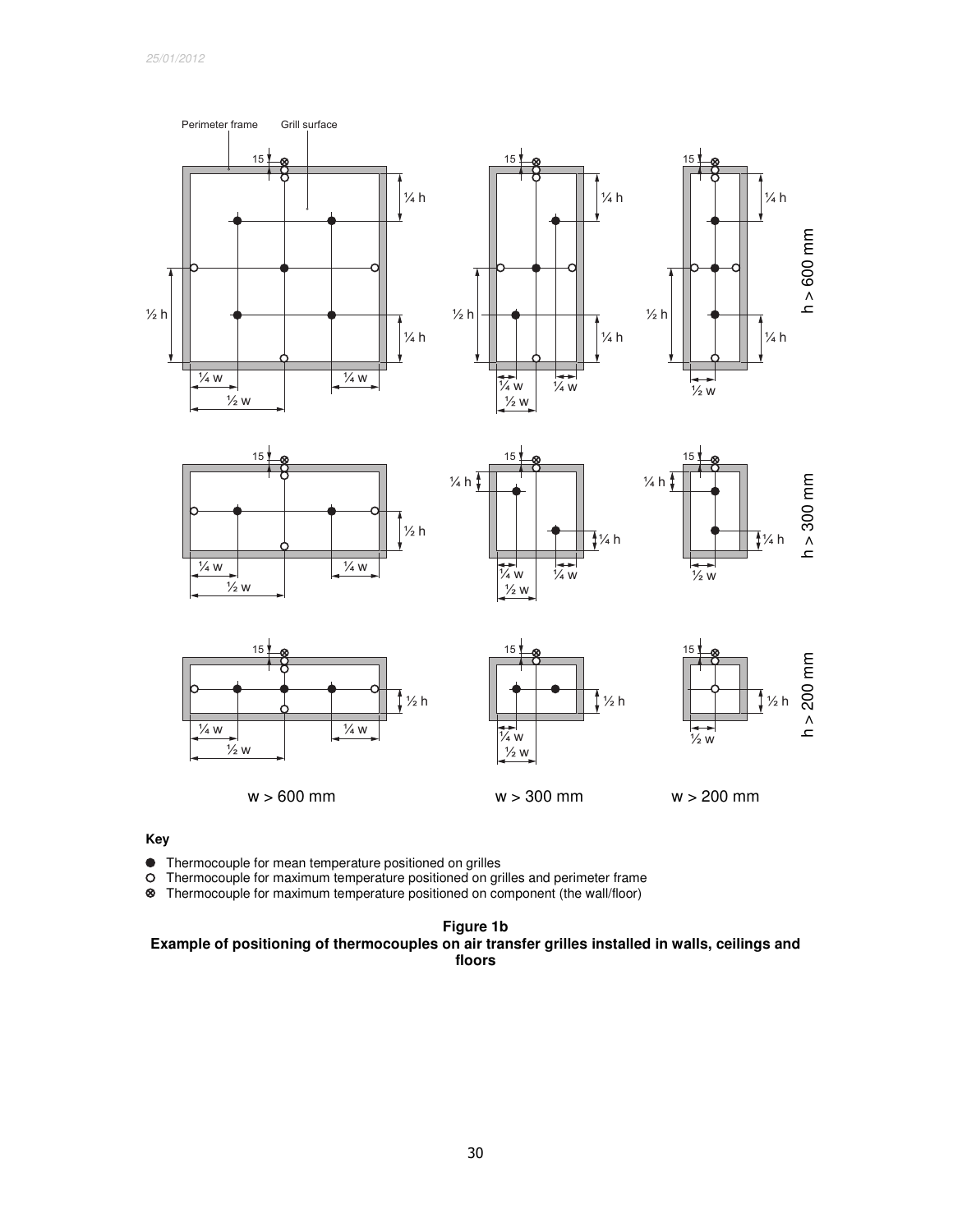

**Example 2**

**Key** 

.

Re-adjusted position of thermocouples deviating from rules illustrated in Figure 1a and 1b



# **B.5 Field of direct application of test results**

The results of the fire test are directly applicable to similar constructions where one or more of the changes listed are made and the construction continues to comply with the appropriate design code for its stiffness and stability:

- a) decrease in the linear dimensions of the grille,
- b) decrease in the distance between the horizontal or vertical slats,
- c) increase in number of fixings,
- d) the material, used to seal the gap between the air transfer grille and the supporting/associated construction as tested, provided the reaction to fire classification of the gap filling material is equal to or higher than that tested (for mineral wool: every mineral wool of the same melting point may be used) .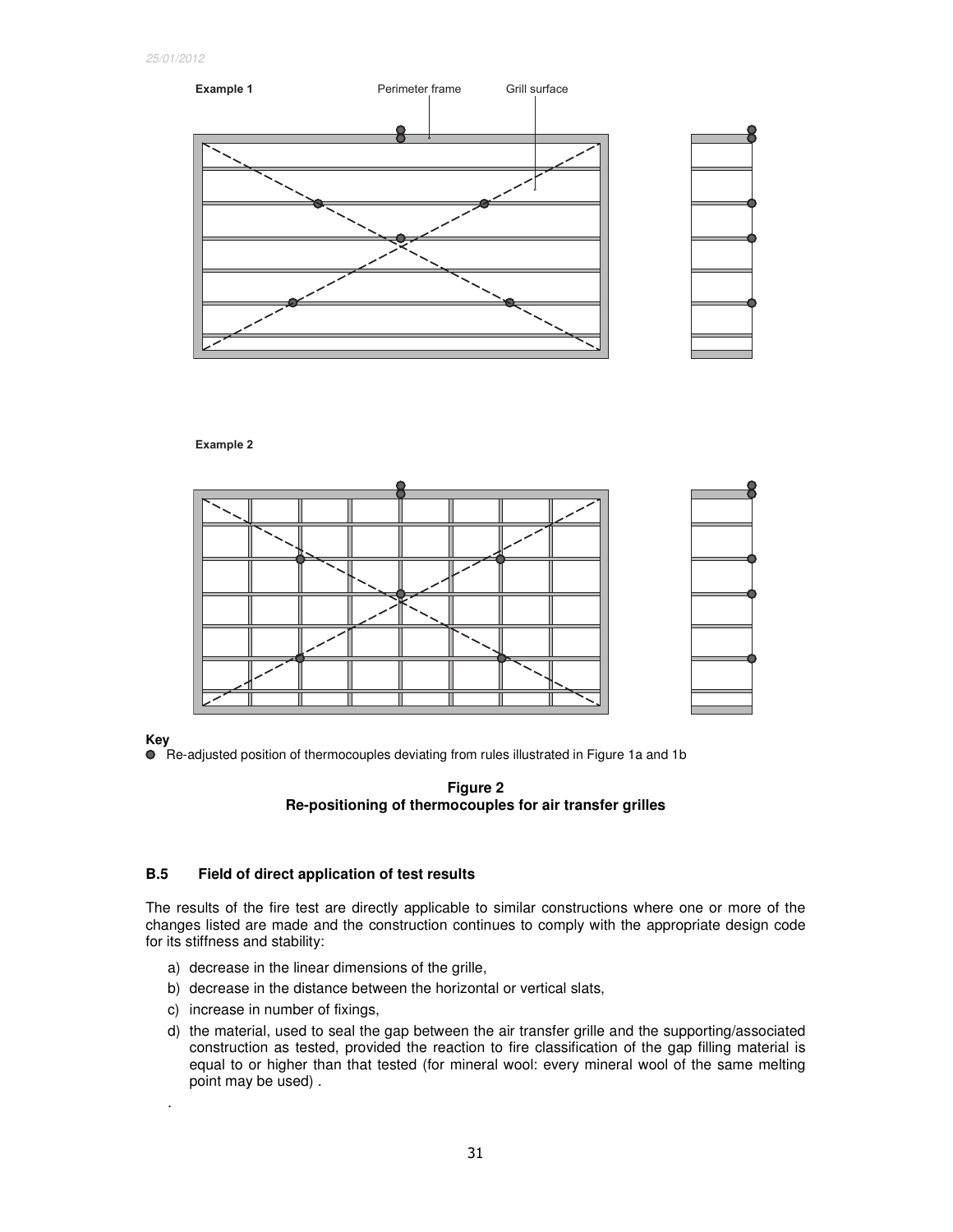Other changes are not permitted.

Test results are only applicable to the orientation in which the grille was tested. Because the performance of the grille can be affected by its position in the vertical plane any classification is restricted to the position tested. This is in a positive pressure zone or a negative pressure zone between the pressure levels tested.

For grilles fitted in doors, the distance from the edge of the grille and the perimeter of the door leaf shall not be decreased from that tested.

For grilles tested in wall or floors, the distance from the edge of the grille and the perimeter of the construction shall not be decreased from that tested.

The position of grilles installed in doors or walls shall not be higher above the notional floor level then the position tested.

Other positioning in the door can only be modified if this does not involve the removal or re-positioning of structural members of the door leaf.

The number of grilles mounted in multiple arrangements may be decreased but shall not be increased from the tested configuration.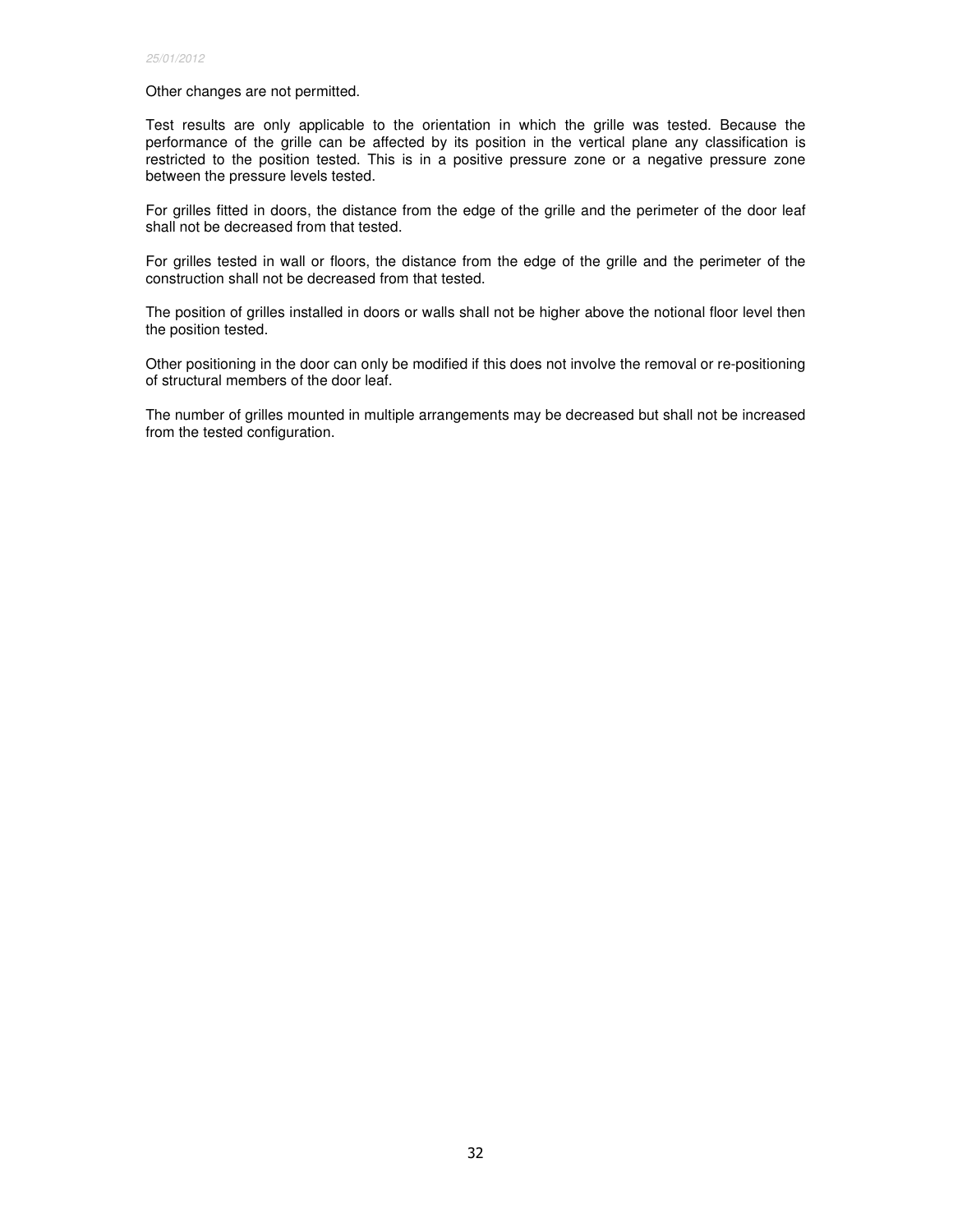-

# **Addendum: Model for an ETA issued on the basis of ETAG 026, Part 4**

# **Cover page of the ETA**

according to Document 5.1 (new ETA),Document 5.2 (modified ETA) or Document 5.3 (ETA with extended period of validity), as relevant.

### **Page 2 of the ETA**

with headline Page 2 of ETA-xx/024x, issued on dd.mm.yyyy, validity extended on dd.mm.yyyy

### **I LEGAL BASES AND GENERAL CONDITIONS**

- 1 This European Technical Approval is issued by ...(name of approval body) in accordance with:
	- − Council Directive 89/106/EEC of 21 December 1988 on the approximation of laws, regulations and administrative provisions of Member States relating to construction products<sup>11</sup> modified by Council Directive 93/68/EEC<sup>12</sup> and Regulation (EC) N° 1882/2003 of the European Parliament and of the Council<sup>13</sup>;
	- − ...(indicate respective national law transposing the CPD; only if the national law of the Member State of the issuing Approval Body so requires);
	- − Common Procedural Rules for Requesting, Preparing and the Granting of European Technical Approvals set out in the Annex to Commission Decision 94/23/EC<sup>14</sup>;
	- − Guideline ...(indicate title and number of ETA Guideline on the basis of which the ETA is granted, unless ETA is issued without an ETA Guideline in accordance with point 3.2 of the Common Procedural Rules, pursuant to Article 9(2) of the CPD).
- 2 The ...(name of issuing Approval Body) is authorized to check whether the provisions of this European Technical Approval are met. Checking may take place in the manufacturing plant(s). Nevertheless, the responsibility for the conformity of the products to the European Technical Approval and for their fitness for the intended use remains with the holder of the European Technical Approval.
- 3 This European Technical Approval is not to be transferred to manufacturers or agents of manufacturers other than those indicated on page 1, or manufacturing plants other than those /indicated on page 1/ laid down in the context/ of this European Technical Approval (delete as appropriate).
- 4 This European Technical Approval may be withdrawn by ...(name of issuing Approval Body), in particular pursuant to information by the Commission according to Article 5(1) of Council Directive 89/106/EEC.
- 5 Reproduction of this European Technical Approval including transmission by electronic means shall be in full. However, partial reproduction can be made with the written consent of ...(name of issuing Approval Body). In this case partial reproduction has to be designated as such. Texts and drawings of advertising brochures shall not contradict or misuse the European Technical Approval.
- 6 The European Technical Approval is issued by the Approval Body in its official language(s). This (These) version(s) corresponds (correspond) fully to the version circulated in EOTA. Translations into other languages have to be designated as such.

<sup>11</sup> Official Journal of the European Communities N° L 40, 11.2.1989, p. 12

<sup>12</sup> Official Journal of the European Communities N°L 220, 30.8.1993, p. 1

<sup>13</sup> Official Journal of the European Union N° L 284, 31.10.2003, p.1<br>14 Official Journal of the European Communities N° L 17, 20.1, 1994

Official Journal of the European Communities N° L 17, 20.1.1994, p. 34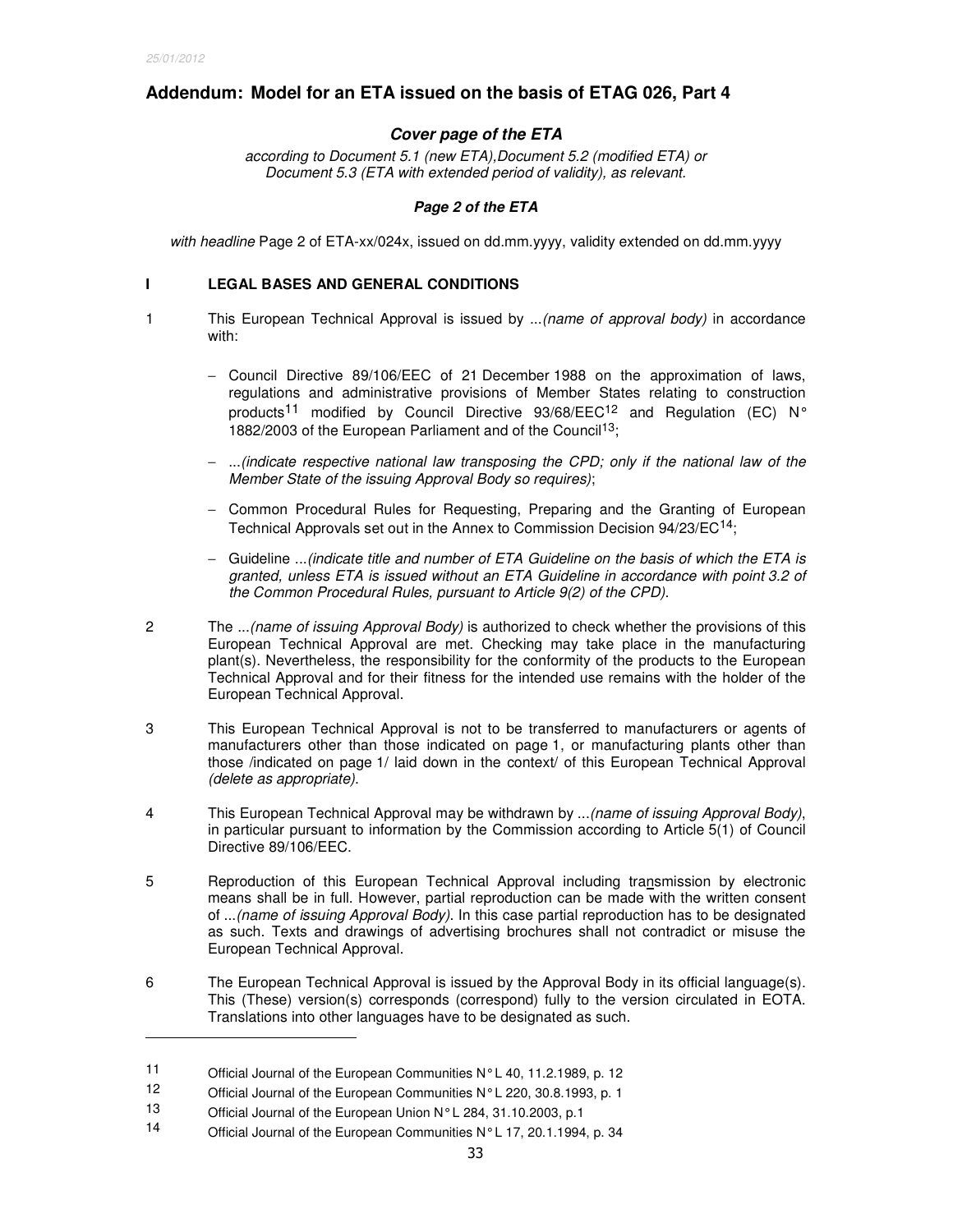# **Page 3 and following pages of the ETA**

with headline Page ... of ETA-xx/024x, issued on dd.mm.yyyy[, validity extended on dd.mm.yyyy]

### **II SPECIFIC CONDITIONS OF THE EUROPEAN TECHNICAL APPROVAL**

## **1 Definition of product(s) and intended use**

#### **1.1 Definition of the construction product**

This European Technical Approval refers to ... (specific type of the Air transfer grille) with the designation "…".

(Specific text: description of the Air Transfer Grille (e.g. design, details of the materials and the dimensions), details regarding permissible fasteners or required framings), instructions for the installation of the grille......

### **1.2 Intended use**

Specific text: Type of product (according to 1.1.1 to 1.1.4 of ETAG 026 Part 4), description of type and thickness of the separating elements in which the Air Transfer Grille is allowed to be installed, the use category (type and description according to 1.2.2 of ETAG 026 Part 4) etc.

The provisions made in this European Technical Approval are based on an assumed working life of the ...(product) of ... years. The indications given on the working life cannot be interpreted as a guarantee given by the producer, but are to be regarded only as a means for choosing the right products in relation to the expected economically reasonable working life of the works.

### **2 Characteristics of product(s) and methods of verification**

...... *(Specific text)* 

The ETA shall clearly specify the tested assembly, identifying the components used (e.g. supporting construction, mechanical fasteners, etc.), the dimension or range of sizes, the configuration etc.

The field of application shall be specified, taking account of all relevant parameters, e.g. dimension of the Air Transfer Grille, type of supporting construction, the use conditions in terms of environmental conditions (e.g. dry indoor use), the method of preparation of the supporting construction before installation of the Air Transfer Grille, etc.

### **The following statements may be considered for inclusion in the ETA:**

#### **General:**

Manufacturers/applicants shall ensure that, where relevant, products comply with the requirements of other applicable EU directives (e.g. the Low Voltage Directive 2006/95/EC and Electro-Magnetic Compatibility Directive 2004/108/EC), and make the necessary declaration.

When installed in a hollow core door, the opening in the door must be lined with timber.

The durability assessment does not take account of the possible effect of contamination, for example decoration of surrounding surfaces.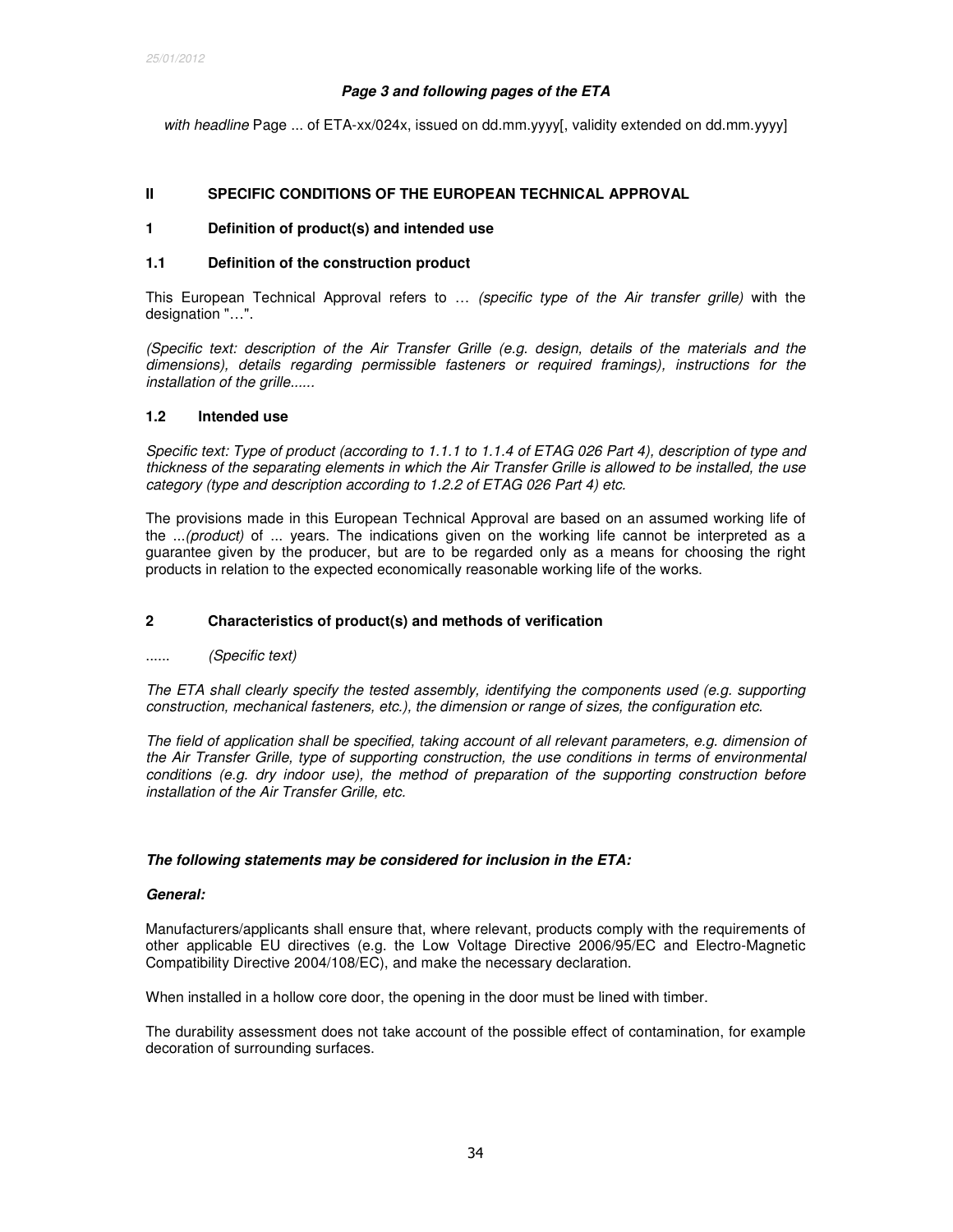# **2.[ ] Emission of dangerous substances or radiation**

#### ...... (Specific text)

**NOTE:** In addition to the specific clauses relating to dangerous substances contained in this European Technical Approval, there may be other requirements applicable to the products falling within its scope (e.g. transposed European legislation and national laws, regulations and administrative provisions). In order to meet the provisions of the Construction Products Directive, these requirements need also to be complied with, when and where they apply.

# **3 Evaluation and attestation of conformity and CE marking**

### **3.1 System of attestation of conformity**

According to the decision 1999/454/EC of the European Commission<sup>15</sup> the system 1 of attestation of conformity applies.

This system of attestation of conformity is defined as follows:

System 1: Certification of the conformity of the product by a Notified Product Certification Body on the basis of:

- (a) Tasks for the manufacturer:
	- (1) factory production control;
	- (2) further testing of samples taken at the factory by the manufacturer in accordance with a prescribed test plan;
- (b) Tasks for the Notified Product Certification Body:
	- (3) initial type-testing of the product;
	- (4) initial inspection of factory and of factory production control;
	- (5) continuous surveillance, assessment and approval of factory production control.

# **3.2 Responsibilities**

-

### **3.2.1 Tasks of the manufacturer**

### 3.2.1.1 Factory production control

The manufacturer shall exercise permanent internal control of production. All the elements, requirements and provisions adopted by the manufacturer shall be documented in a systematic manner in the form of written policies and procedures, including records of results performed. This production control system shall insure that the product is in conformity with this European Technical Approval.

The manufacturer may only use initial / raw / constituent materials (as relevant) stated in the technical documentation of this European Technical Approval.

<sup>15</sup> Official Journal of the European Communities L 178 of 14/07/1999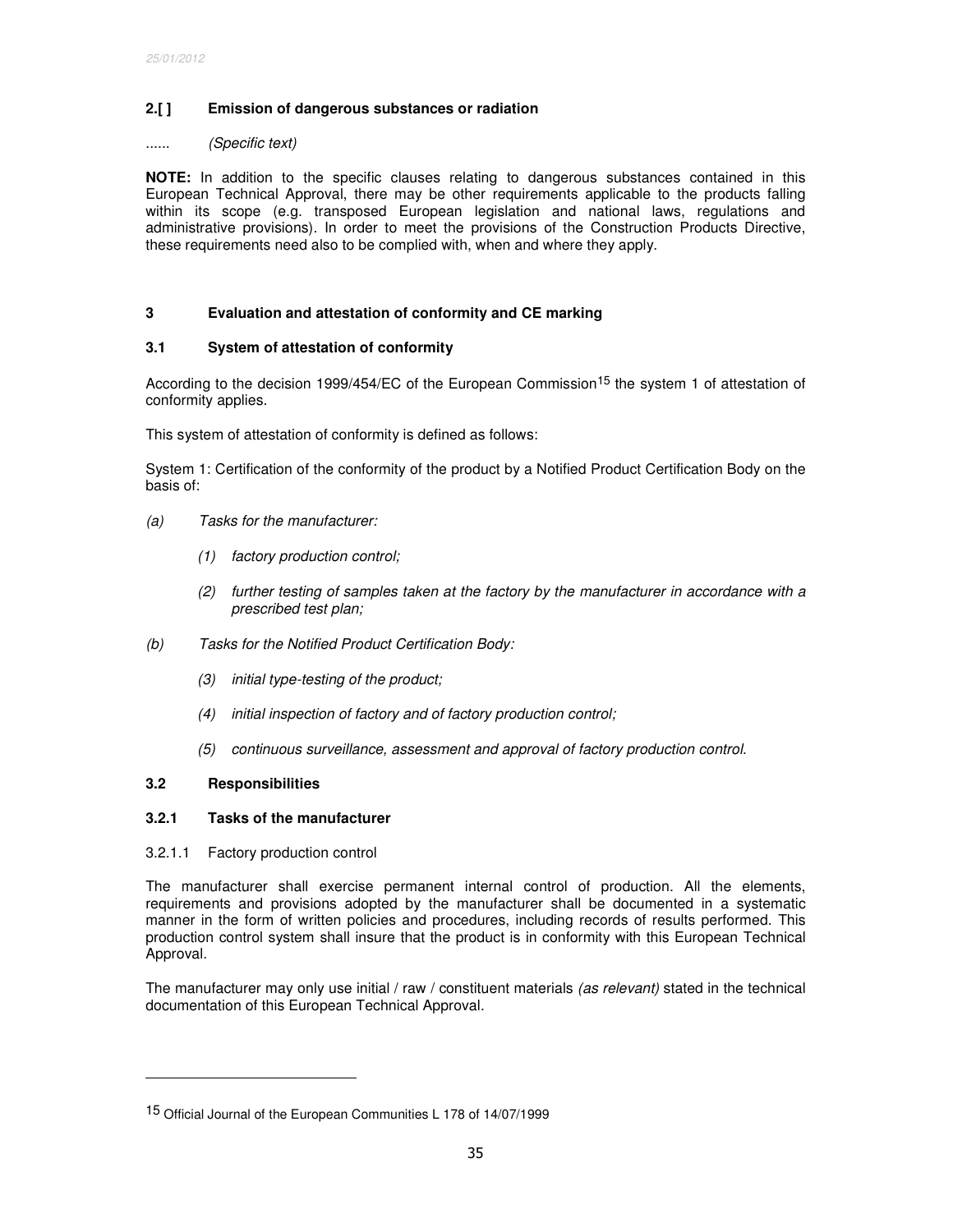The factory production control shall be in accordance with the "Control Plan of ...(date) relating to the European Technical Approval ETA -...(number) issued on ...(date)" which is part of the technical documentation of this European Technical Approval. The "Control Plan" is laid down in the context of the factory production control system operated by the manufacturer and deposited at the ...(name of the Approval Body<sup>16</sup>.

The results of factory production control shall be recorded and evaluated in accordance with the provisions of the "Control Plan".

3.2.1.2 Other tasks of the manufacturer

...... (Specific text, if relevant)

# **Additional information**

The manufacturer shall provide a technical data sheet and an installation instruction with the following minimum information:

# Technical data sheet:

# (a) Field of application:

Building elements for which the Air Transfer Grille is suitable, type and properties of the building elements such as minimum thickness, density and, in case of lightweight constructions, the construction requirements.

(b) Construction of the Air Transfer Grille including the necessary components and additional products (e.g. backfilling material) with clear indication whether they are generic or specific.

Installation instruction:

- (c) Steps to be followed
- (d) Procedure in case of retrofitting, where permissible.

The manufacturer shall, on the basis of a contract, involve a body (bodies) which is (are) competent to perform the tasks referred to in section 3.1 in the field of ...(product) in order to undertake the actions laid down in section 3.3. For this purpose, the "control plan" referred to in sections 3.2.1.1 and 3.2.2 shall be handed over by the manufacturer to the Notified Product Certification Body involved.

The manufacturer shall make a declaration of conformity, stating that the construction product is in conformity with the provisions of the European Technical Approval ETA ...(number) issued on ...(date).

# **3.2.2 Tasks of Notified Product Certification Body**

The Notified Product Certification Body shall perform the

- initial type-testing of the product,

-

- initial inspection of factory and of factory production control,
- continuous surveillance, assessment and approval of factory production control,

in accordance with the provisions laid down in the "Control Plan of ...(date) relating to the European technical approval ETA -...(number) issued on ...(date)".

The Notified Product Certification Body shall retain the essential points of its actions referred to above and state the results obtained and conclusions drawn in (a) written report (reports).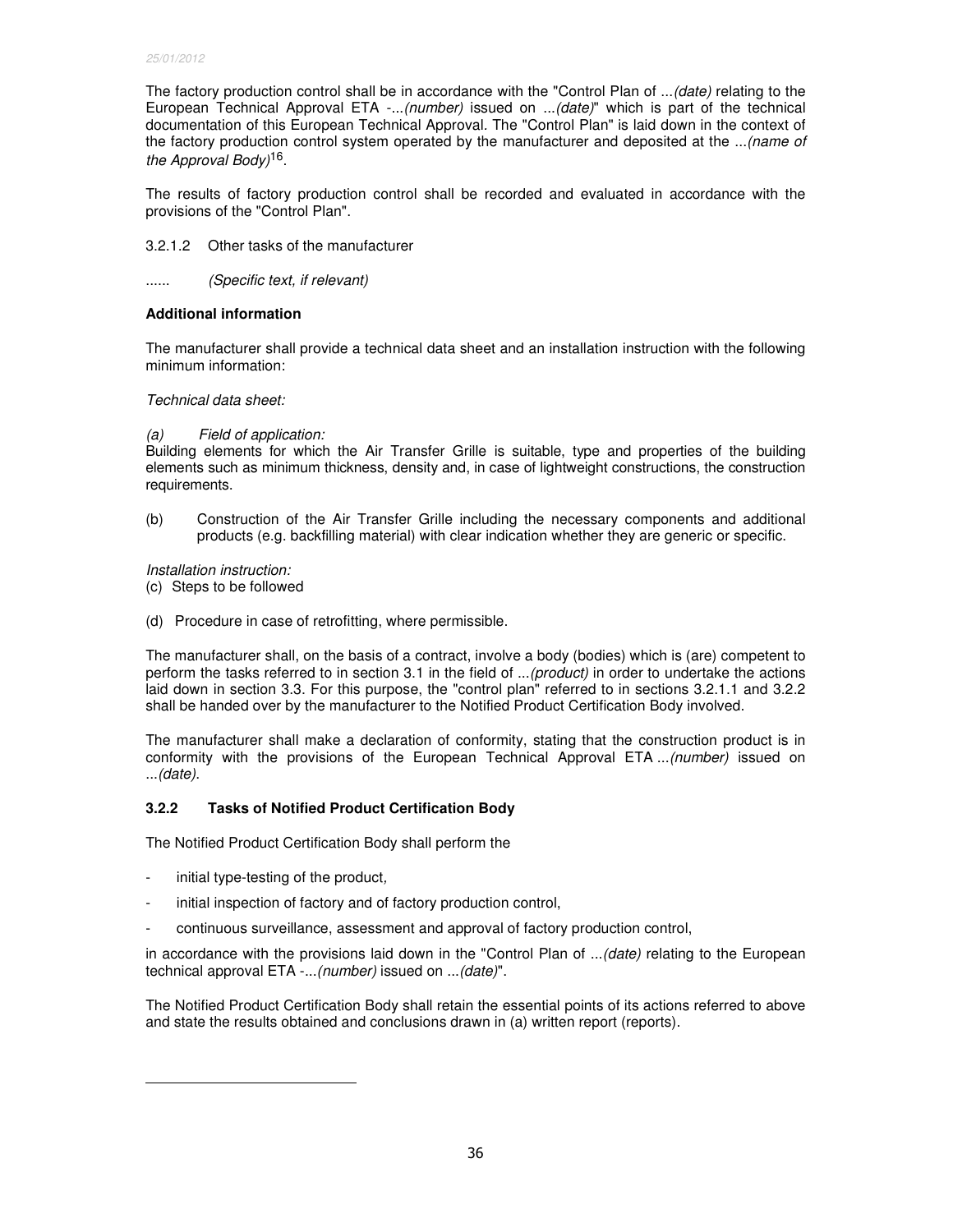The Notified Product Certification Body involved by the manufacturer shall issue an EC certificate of conformity of the product stating the conformity with the provisions of this European Technical Approval.

In cases where the provisions of the European Technical Approval and its "Control Plan" are no longer fulfilled the Notified Product Certification Body shall withdraw the certificate of conformity and inform the ...(name of Approval Body) without delay.

# **3.3 CE marking**

The CE marking shall be affixed on the ...(product itself - indicate where on the product, if necessary; or the label attached to it; packaging; accompanying commercial document). The marking "CE" shall be followed by the identification number of the Notified Product Certification Body and be accompanied by the following additional information:

- the name and address of the producer (legal entity responsible for the manufacturer),
- the last two digits of the year in which the CE marking was affixed,
- the number of the EC certificate of conformity for the product,
- the number of the European Technical Approval,
- the number of the Guideline for European Technical Approval,

....

Example(s) of CE marking and accompanying information for ...(product):

|                                                          | "CE"-marking                                                                                                        |
|----------------------------------------------------------|---------------------------------------------------------------------------------------------------------------------|
| 1234                                                     | Identification number of the Notified Product Certification Body                                                    |
| Any Company<br>Street 1, City,<br>Country                | Name and address or the identifying mark of the producer or<br>its authorised representative established in the EEA |
| 07                                                       | Two last digits of year of affixing CE marking                                                                      |
| 1234-CPD-0321                                            | Number of EC certificate of conformity                                                                              |
| ETA-07/1234                                              | <b>ETA</b> number                                                                                                   |
| $ETAG 024 - Part 4$                                      | ETAG number                                                                                                         |
| Fire Resistant Reactive Air<br>Transfer Grille<br>"YYY": | Designation of the product (YYY); type according to 1.1 and<br>use category                                         |
| See ETA-JJ/XXYZ for relevant<br>characteristics          | Reference to ETA for the relevant characteristics                                                                   |

..... (If the content of the CE marking and accompanying information is not the same for all products covered in the ETA, give further examples of CE marking and accompanying information for each of the possible cases in accordance with the provisions of the ETAG)